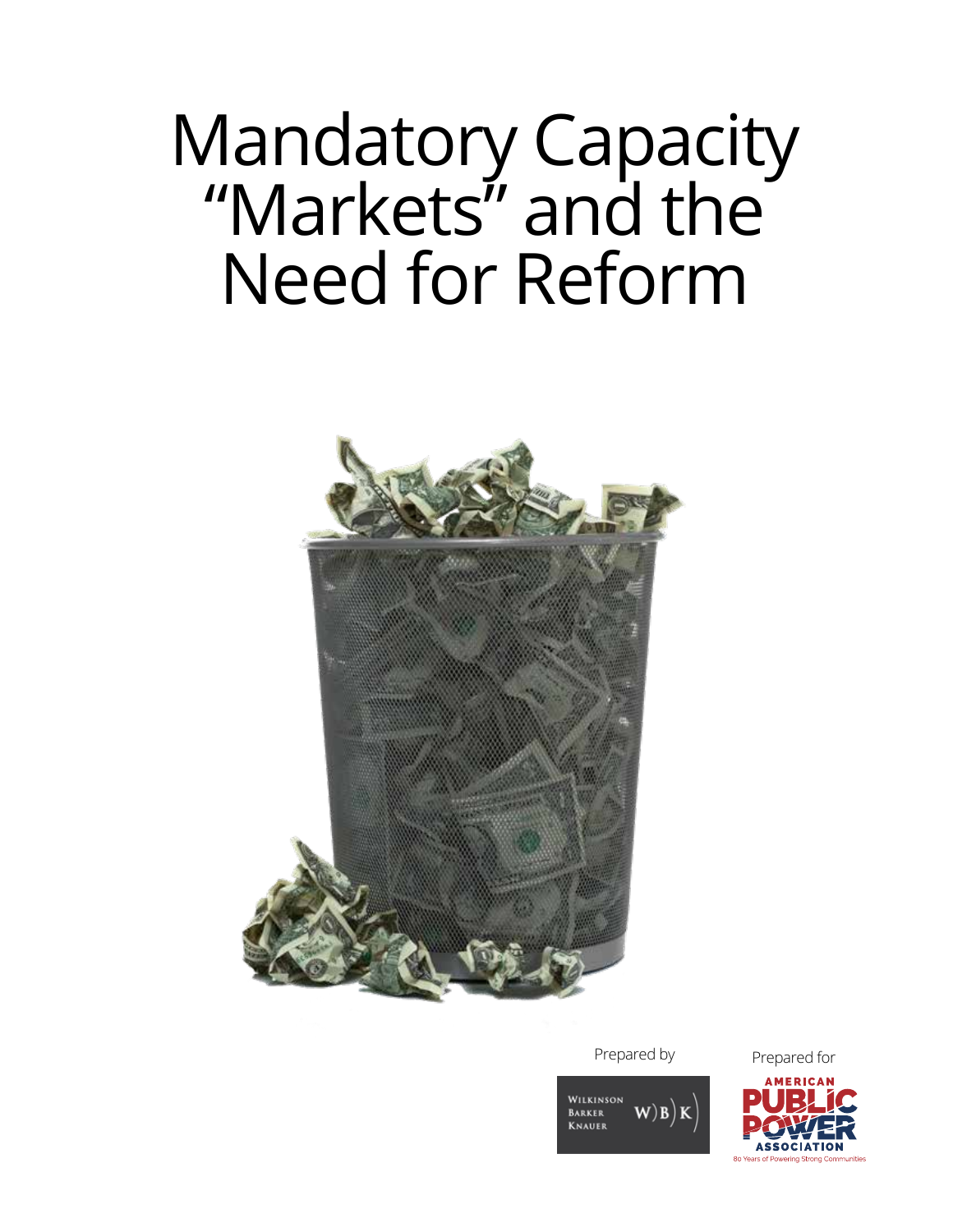## Mandatory Capacity "Markets" and the Need for Reform

Prepared by Raymond L. Gifford Matthew S. Larson

With thanks to our former colleague and current law student Hannah Bucher for her input and research on this paper. This paper was prepared for the American Public Power Association.

Published March 2020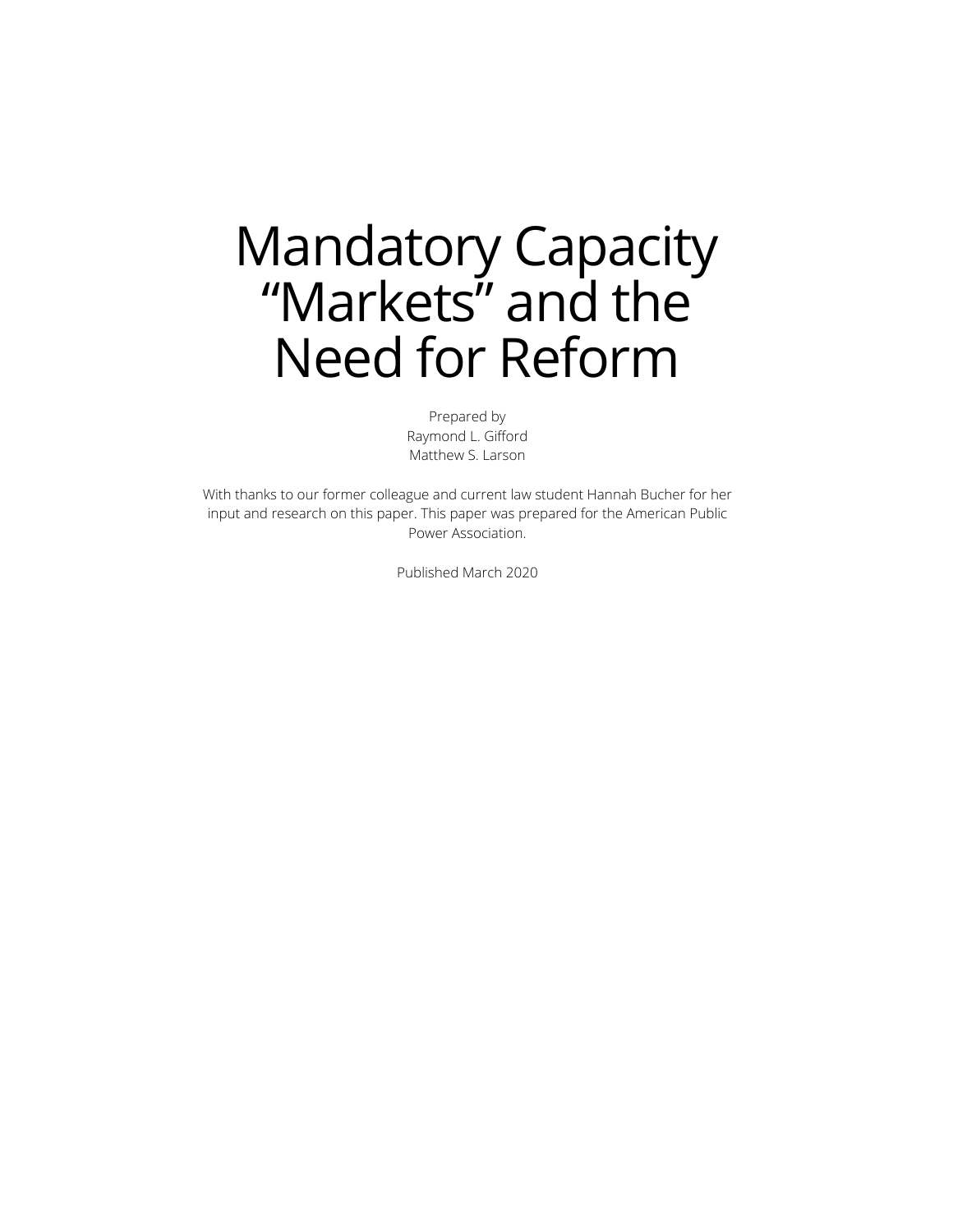## **Contents**

| $\mathbf{I}$ . |                                                             |    |  |  |
|----------------|-------------------------------------------------------------|----|--|--|
| II.            |                                                             |    |  |  |
|                | А.                                                          |    |  |  |
|                | Β.                                                          |    |  |  |
| III.           | Capacity Construct Reforms and Restructured State Options 6 |    |  |  |
|                | A.                                                          |    |  |  |
| В.             |                                                             |    |  |  |
|                | C.                                                          |    |  |  |
|                |                                                             | 1. |  |  |
|                |                                                             | 2. |  |  |
|                |                                                             | 3. |  |  |
| IV.            |                                                             |    |  |  |
|                |                                                             |    |  |  |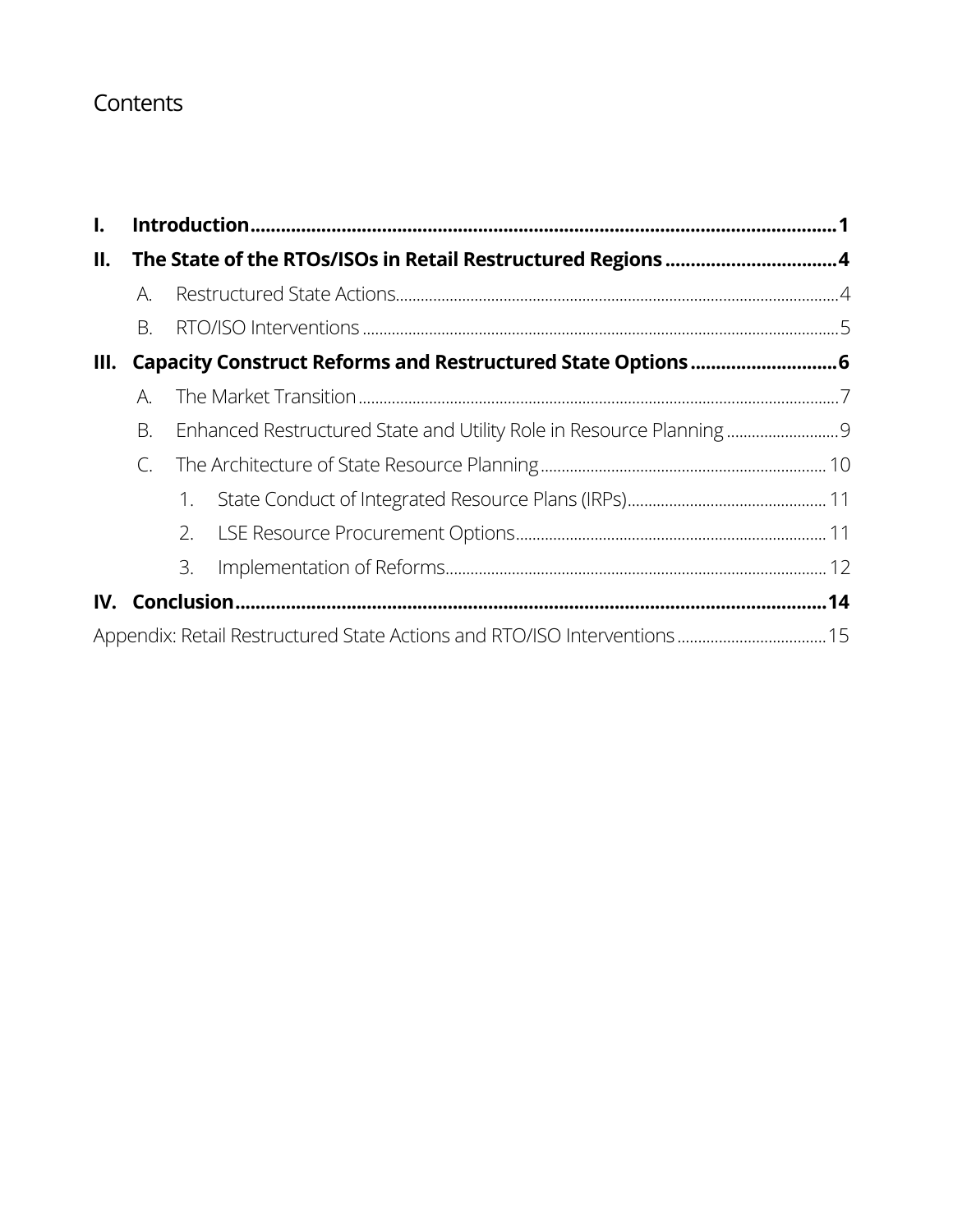## <span id="page-3-0"></span>I. Introduction

The final major regulatory development of the last decade—the issuance of the PJM Capacity Market Order by the Federal Energy Regulatory Commission (FERC or Commission) in December 20191 —put an exclamation point on a conclusion that has been clear for several years: Mandatory capacity markets demand reform. These administrative constructs are operating in the Regional Transmission Organizations and Independent System Operators (RTOs/ ISOs) in retail restructured regions, where the majority of the states have implemented retail choice. In these states, the generation assets are no longer owned by investor-owned utilities and operate in markets governed by PJM Interconnection (PJM), ISO New England (ISO-NE) and the New York ISO (NYISO). A review of the current state of these RTOs/ISOs reveals a broken regulatory scheme, and a piecemeal, incremental approach to reforming these capacity markets will not suffice. This paper proposes a set of comprehensive reforms for these regions..

The problem addressed in this paper is not one of "markets" and their use in electricity procurement and delivery. Competitive markets are used to procure resources both within and outside of RTO/ISO footprints, such as the competitive procurement of resources through bilateral contracts. The relevant distinction across the country is between markets that are functioning, and administrative constructs called "markets" that are not functioning and do not resemble actual markets.<sup>2</sup>

In an area rife with complexity, at least this much is clear: Dysfunction finds its home in the RTOs/ISOs with mandatory capacity constructs. These capacity constructs were initially justified as necessary to provide additional revenue to cover the costs of providing capacity, and were intended to work in tandem with load-serving entity<sup>3</sup> (LSE) contracting and ownership. But the RTOs/ISOs with mandatory

capacity constructs appear now to view these constructs as the central mechanism for resource procurement and therefore have placed restrictions on procurement mechanisms, such as bilateral contracting, that may impact the outcomes of these constructs. The Minimum Offer Price Rule (MOPR) is the most notable of these restrictions.

As a result, the equilibria emerging from these constructs are not expressions of supply and demand as in a prototypical emergent market.4 Rather, retail restructured states have pursued policies to encourage the development and operation of resources with certain attributes, and the RTOs/ISOs have responded with the layering of interventions that continually attempt to modify capacity construct outcomes in response to such state actions. With that, we have lost the foundational purpose of restructuring, which purported to encourage competition for generation and other services in a manner that benefits consumers.

Both the state policy actions and RTO/ISO reactions are key indicators of the need for reforms to correct the fundamental flaws and problematic outcomes in the mandatory capacity constructs, including the following:

• Capacity auctions that were not designed to differentiate among each megawatt (MW) of capacity, and therefore are not tools to procure a specific technology type or attribute. At the same time, restructured states and LSEs, including public power and electric cooperative utilities, recognize that MWs are not a completely fungible commodity and seek capacity choices that can achieve policy goals, including fuel diversity and security, emissions reductions, flexibility, economic development, and local reliability needs.

*<sup>1</sup> Order Establishing Just and Reasonable Rate Docket Nos. EL16-49 et al., 169 FERC ¶ 61,239 (2019). This will be referred to as the PJM Capacity Market Order.*

*<sup>2</sup> The term capacity "constructs" instead of "capacity markets" will be used in this paper.*

<sup>&</sup>lt;sup>3</sup> The term "load-serving entity" in this paper refers to an entity that has an obligation to serve end-user customers or to serve a utility that *has such an obligation. LSEs include public power and electric cooperative utilities, investor-owned utilities that have retained an obligation*  to serve customers, public power joint action agencies, generation and transmission cooperatives, and retail suppliers providing generation *service to utility customers.*

*<sup>4</sup> By an "emergent market," we mean exchanges occurring through diffuse, decentralized actions and informed buyers and sellers; as distinguished from the planned market of the RTOs/ISOs, where demand curves are administratively derived and selling methods are prescribed by administrative rules.*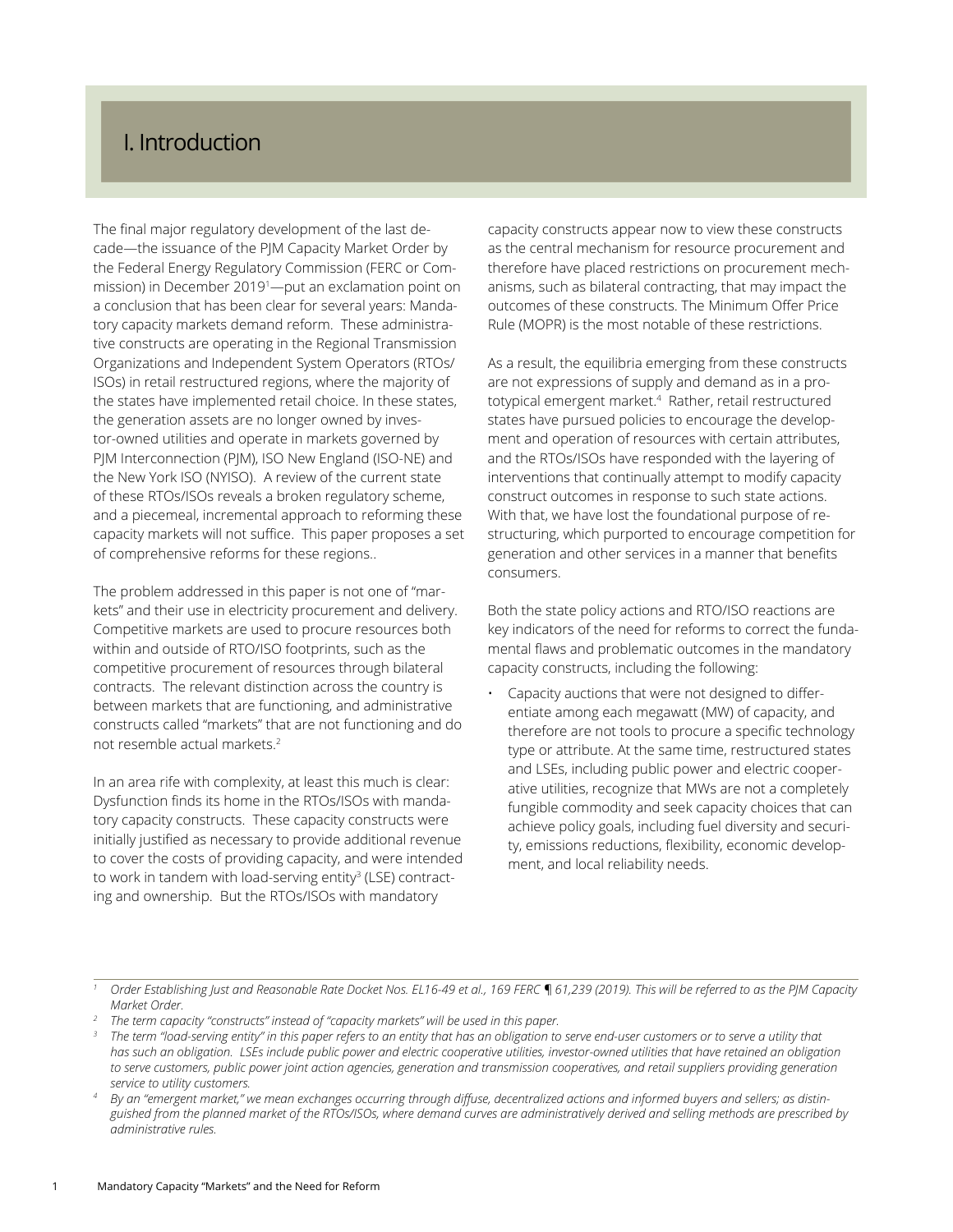- Complex rules and frequent changes to such rules,<sup>5</sup> where the RTOs/ISOs seek to protect these flawed constructs from actions taken by the states and LSEs to procure or retain certain resources. These volatile and complex rules create greater uncertainty for procurement of resources going forward.
- The expanding use of a MOPR or similar types of buyer-side mitigation that requires a minimum offer for certain resources in the capacity auctions, placing those resources at risk of not clearing the capacity auction, in which case the LSE would be required to pay twice for capacity – once for that resource and a second time to procure additional capacity from the auction.
- An auction structure that results in the procurement of excess capacity above the amount required by the reserve margin, creating inefficiencies in resource procurement.6
- Highly volatile short-term revenue streams that are not well suited for long-term financing of new generation, and which in some cases exceed the capacity costs incurred by many resources, especially existing generation.7
- The short-term and volatile nature of these constructs has led to a proliferation of merchant-funded generation, almost entirely comprised of natural-gas-fired resources, which in turn has contributed to concerns about insufficient fuel security and resource diversity and created a set of merchant resources dependent upon market revenues.

These flawed market constructs are inefficient mechanisms for procuring capacity and increase the cost of procurement.

A review of the state of play in the RTOs/ISOs in retail restructured regions, as presented in this paper, leads to a fundamental conclusion: A shift from reliance on the capacity constructs to more comprehensive LSE and state resource planning for electricity supply is a beneficial strategy and follows the path states have taken in recent years. Central to such an approach is a shift from the current mandatory capacity constructs to voluntary residual capacity markets within these RTOs/ISOs.

State actions to correct for undesired market outcomes and RTO/ISO interventions in the current mandatory capacity market constructs have taken many forms, from zero emission credit (ZEC) programs aimed at retaining nuclear generators, to MOPRs, to *de facto* integrated resource plans (IRPs)<sup>8</sup> codified through state law. Recent state resource procurement actions, described in the next section and in more detail in the Appendix, demonstrate that states are increasingly pursuing policies to procure specific resource types. These policies are aligned with the states' traditional role in determining resource adequacy and energy policy more broadly, which will continue notwithstanding the restructuring of the IOUs within their jurisdiction. The generation mix in each state, as well as that selected by public power and electric cooperative utilities not under the jurisdiction of the state commissions, directly affects multiple policy goals, including carbon reductions, fuel diversity and economic development.

The reforms proposed in this paper recognize that state and utility resource planning for electricity supply should be fully accommodated within a workable paradigm for the RTOs/ISOs. Comprehensive resource planning benefits

*<sup>5</sup> For example, PJM has proposed over thirty changes to the Reliability Pricing Model rules since 2010.*

*<sup>6</sup> Capacity procured through PJM's most recent auction, held in May 2018, amounted to a 22 percent reserve margin, or 6.2 percentage points above the 15.8 percent required margin. See 2021/22 RPM Base Residual Auction Report, PJM Interconnection, May 2018. ISO-NE's Forward Capacity Auction 14, held in February 2020, procured an excess of 1,466 MW above the installed capacity requirement, equal to a 4.5 percent surplus. See, "ISO-NE Forward Capacity Auction Closes with Adequate Power System Resources for 2023-2024," ISO New England, February 5, 2020.*

*<sup>7</sup> For example, the 2018 State of the Market Report for PJM shows that a hypothetical new combined-cycle (CC) natural gas plant would recover more than 100 percent of their 20-year levelized costs from net energy and ancillary service revenue plus capacity revenue in all zones (see Table 7-12). Data on existing units show that, in the aggregate, net revenues from all markets exceeded 100 percent of the avoided costs for most technology types in 2018 (see Table 7-34), [http://www.monitoringanalytics.com/reports/PJM\\_State\\_of\\_the\\_Market/2018/2018-som-pjm](http://www.monitoringanalytics.com/reports/PJM_State_of_the_Market/2018/2018-som-pjm-sec7.pdf)[sec7.pdf.](http://www.monitoringanalytics.com/reports/PJM_State_of_the_Market/2018/2018-som-pjm-sec7.pdf) 8 An IRP is a plan, often produced by a vertically integrated utility, to establish how the utility will meet projected resource needs over a planning* 

*period through a mix of supply and demand-side resources. IRPs balance policy goals, such as emissions reductions and minimizing cost to customers. A de facto IRP specifies certain resources that will be procured by the utilities to provide energy and capacity to customers outside of the conduct of a full comprehensive IRP.*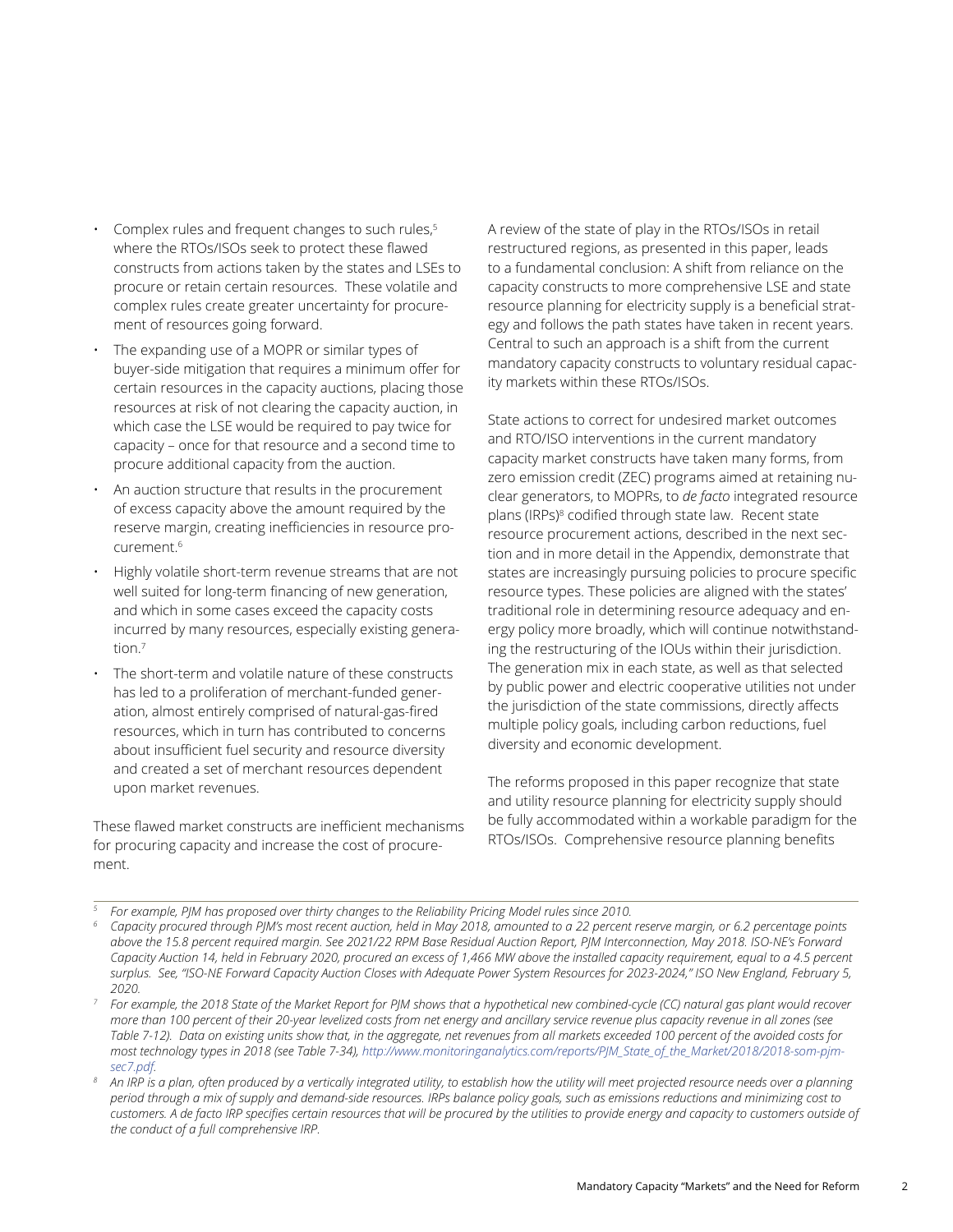*The reforms proposed in this paper recognize that state and utility resource planning for electricity supply should be fully accommodated within a workable paradigm for the RTOs/ISOs.* 

customers, as does the ability to access a voluntary market to sell or procure marginal supply, and to achieve the efficiencies of the centralized dispatch of resources through the current RTO/ISO energy markets.

As discussed further in this white paper, this reform proposal rests on two pillars:

- (1) the transition of mandatory capacity constructs to voluntary residual markets to supplement primary methods of procuring capacity (bilateral contracting or self-builds); and
- (2) a framework for a greater role in resource planning and procurement for the LSEs and the states to enhance the first pillar.

While achieving the first component involves FERC action, the second is a broader recommendation for state-level actions but does not entail FERC oversight or requirements for state planning and resource procurement. These proposed reforms are intended to create an efficient and cost-effective resource adequacy paradigm within the RTOs/ISOs operating in retail restructured regions. Below are the key features of these reforms:

- (1) Capacity markets would be operated on a strictly voluntary, residual basis with procurement close to the time period when the capacity is required. This approach resembles the Midcontinent Independent System Operator (MISO) Planning Resource Auction (PRA).
- (2) The capacity markets would not include any buyer-side mitigation, such as a MOPR.
- (3) Restructured states could choose to play a greater role in the determination of the optimal mix of resources procured by IOUs within that state without impediments from the RTO/ISO rules, *but such decisions would remain with the states.*
- (4) LSEs would continue to be subject to resource adequacy requirements and would be fined for failure to meet those requirements.
- (5) Public power and cooperative utilities within the RTO/ ISO could meet their resource adequacy obligations through market mechanisms of their choosing, including bilateral contracts, ownership, or procurement through the voluntary residual capacity market.
- (6) Seasonal and variable resources would count toward resource adequacy criteria, as appropriate.

As the next section shows, developments within the mandatory capacity market RTOs/ISOs demonstrate that the time is ripe for fundamental reform. Moreover, as other regions may reconsider revisions to or implementation of new resource adequacy constructs, these reforms provide broad guidelines for the development of any such constructs and highlight problematic features to be avoided. This paper may not contain all the answers to the difficult and complex question of how to fully develop and implement a market transition. It is, however, the beginning of a dialogue on how to bring the key elements of this proposal to fruition.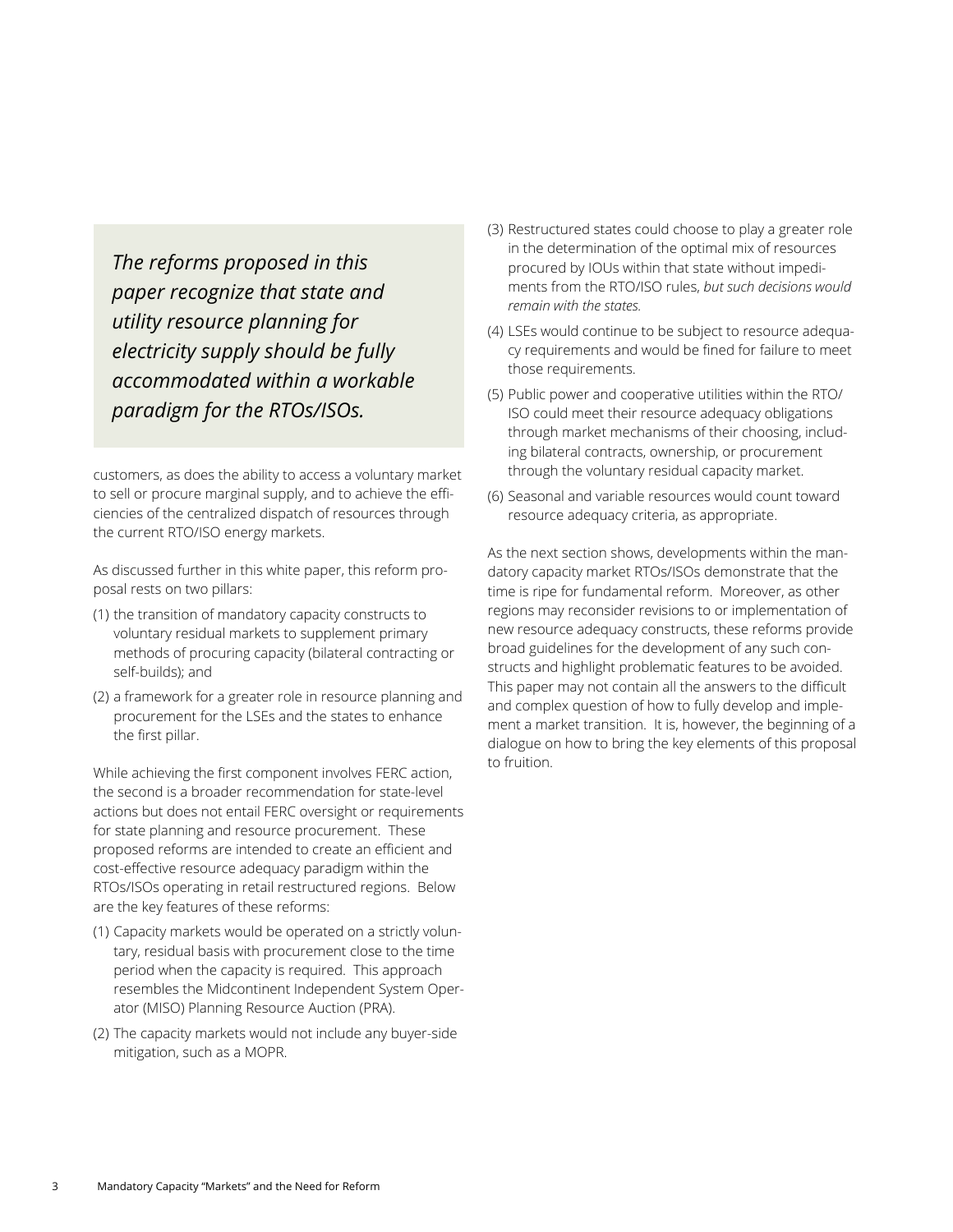## <span id="page-6-0"></span>II. The State of the RTOs/ISOs in Retail Restructured Regions

There have been numerous actions taken to avoid the outcomes of the capacity constructs that germinate from states with restructured utilities operating in the RTOs/ ISOs and from the RTOs/ISOs themselves. The increasing actions taken by the restructured states to pursue specific energy policy goals have sought to avoid relying only on wholesale market outcomes to determine the resource mix. Such actions have served as the primary impetus for the RTO/ISO interventions. Public power and cooperative utilities, however, have continued to rely on resource ownership and bilateral contracts to meet their obligation to serve the load of their territories, regardless of the restructured status of the state in which they are located. Like many states, public power and cooperative utilities have specific goals that may include minimizing cost to consumers, emissions reductions, and fuel diversity.

Load-serving entities want to retain their ability to self-supply their load without capacity market impediments. In the past, FERC has recognized this self-supply right. For example, the Commission had previously approved a self-supply exemption from the PJM MOPR for public power, electric cooperatives, certain IOUs and large customers, subject to certain net-long and net-short thresholds.9 This was later reversed by the Commission after a DC Circuit Court decision vacating and remanding the original orders.<sup>10</sup> In the PJM Capacity Market Order, the Commission rejected a PJM proposal for reinstatement of such an exemption along with a broad expansion of the MOPR.<sup>1</sup> The Commission had also approved a self-supply exemption from buyer-side mitigation in the New York ISO in 2015,12 but then issued a second order in February 2020 narrowing that exemption.<sup>13</sup> The reforms proposed in this paper would remove such impediments to self-supply.

## **A. Restructured State Actions**

There have been two general categories of state actions. First, are state-directed payments to existing resources based on an attribute of that resource, such as carbon-free emissions. This occurred in Illinois, New York, Connecticut, New Jersey and Ohio. Zero-emission credits are a prime example of these payments; the state requires the electric distribution companies to purchase credits from eligible nuclear power plants for an extended time period. Second, are direct procurements of specific types of new resources, typically renewable resources. This has occurred in Massachusetts, New York, Connecticut, New Jersey and Maryland.

These state programs have polarized stakeholders in the energy industry. Broadly speaking, one camp sees these programs as a way to properly account for certain "externalities" they believe are under-valued by the RTO/ISO-operated markets, while the other side argues the payments serve only to keep "uneconomic" resources in operation (not accounting for such externalities) and to artificially suppress or otherwise distort market prices. Regardless of the politics, motivation, or even the specific generation type at issue (nuclear, offshore wind, etc.), these state programs are a symptom of the broader problem: The capacity constructs do not address policy preferences for different types of resources.<sup>14</sup>

A more detailed discussion of these state actions is provided in the Appendix.

<sup>&</sup>lt;sup>9</sup> See PJM Interconnection, L.L.C., 143 FERC 61,090 at PP 107-115 (2013), order on reh'g, 153 FERC ¶ 61,066 at PP 52-61 (2015).<br><sup>10</sup> See NRG Power Marketing, LLC v. FERC, 862 F.3d 108 (D.C. Cir. 2017), order on remand, PJ

*requests for reh'g pending.*

*<sup>11</sup> Calpine Corporation, et al. v. PJM Interconnection, L.L.C., 169 FERC ¶ 61,239 (2019).*

*<sup>12</sup> N.Y Pub. Serv. Comm'n v. N.Y Indep. System Operator, Inc., 153 FERC ¶ 61,022 (2015), reh'g denied, 154 FERC ¶ 61,088 (2016), pet. for review filed sub nom. Entergy Nuclear Power Mktg., LLC v. FERC, No. 16-1107 (D.C. Cir. filed Apr. 5, 2016). A compliance filing from the New York ISO remains pending at FERC. Compliance Filing and Request for Commission Action within Sixty Days, New York Public Service Commission, et al. v. New York Independent System Operator, Inc., Dockets EL15-64, ER16-1404 (April 13, 2016).*

*<sup>13</sup> N.Y Indep. System Operator, Inc., 170 FERC ¶ 61,121 (2020). In this order, the Commission excludes the New York Power Authority from the self-supply exemption.*

*<sup>14</sup> To be sure, for capacity "market" enthusiasts, this is a feature, not a bug, of capacity "markets."*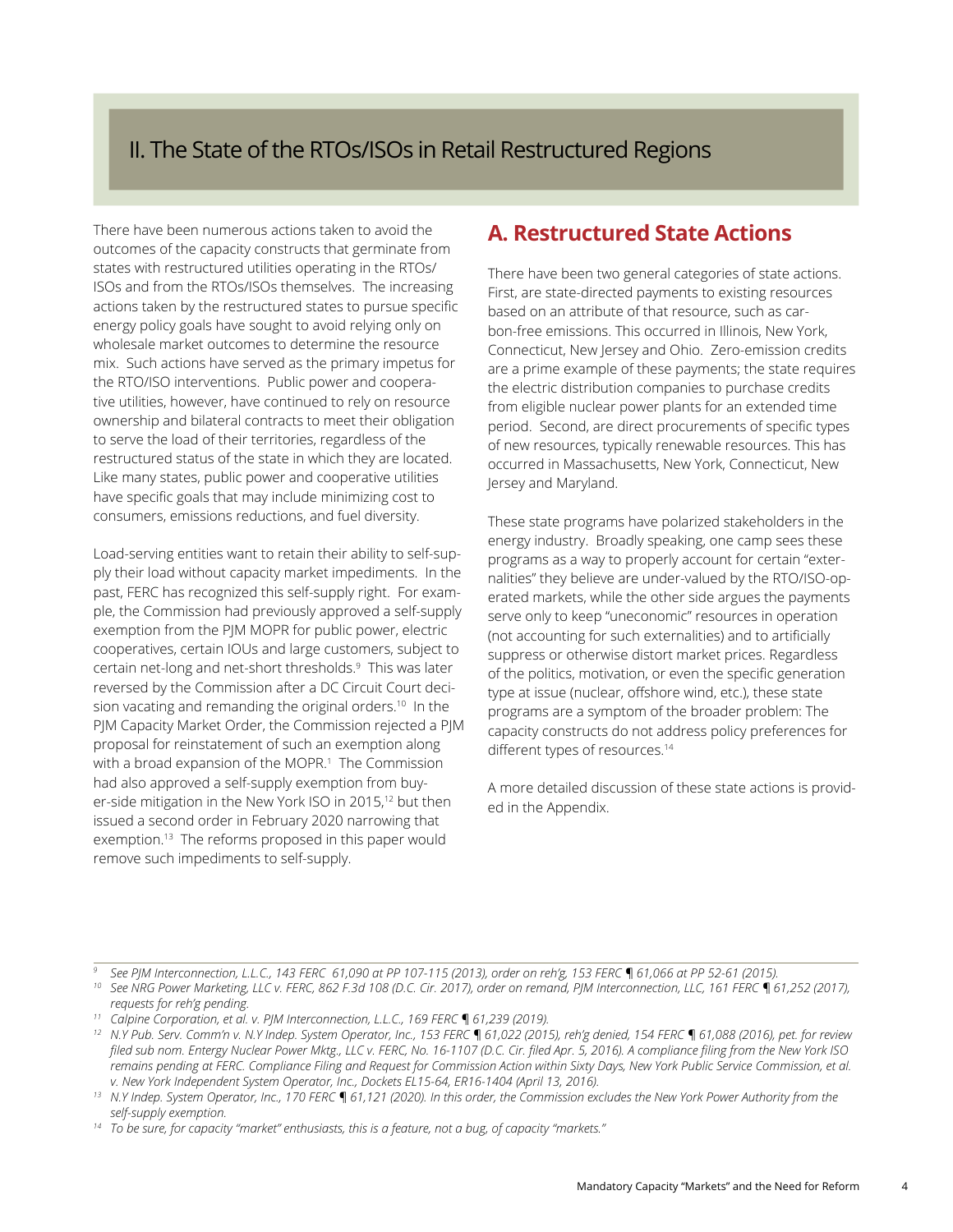## <span id="page-7-0"></span>**B. RTO/ISO Interventions**

Along with these state actions, the RTOs/ISOs in retail restructured regions feature an evolving and ever more creative collection of market rule revisions nominally designed to address the perceived market problem of the moment. Such revisions range from minimum bid floors to recent efforts to "accommodate" state actions, reliability-must-run (RMR) contracts, and market changes to address fuel security. It is no wonder that the original goal of the "market" gets lost in all of this back-end fiddling.

The MOPR is the RTO/ISO action likely to have the most negative impact on state and public power resource choice. A MOPR counteracts an essential component of a capacity market––that the sellers bear both the risks and rewards of the competitive process. Instead, a MOPR aims to shield capacity prices from the impact of state- and utility-sponsored resources by placing a floor on the capacity price offers from resources receiving revenues from outside of the capacity constructs. Its function is to ensure sufficient revenue to merchant generators that earn revenues solely from the RTO-operated markets. FERC's December 2019 PJM Capacity Market Order represents the broadest application of the MOPR to date, expanding the MOPR's applicability from new natural gas-fired resources to all new and future resources of all technology types that receive or are entitled to receive a broadly defined "state subsidy." Exemptions are granted only for resources in place as of the date of the order. This order shows how the path of these endless RTO/ISO interventions has led to a highly managed construct that bears no resemblance to a market.

"Market" interventions by RTOs/ISOs are laden with industry jargon, acronyms and complicated processes that make them impossible to understand for anyone not engaged in the daily world of electricity markets. Once unpacked and scrutinized, these market interventions reveal an interest

in avoiding pure reliance on the capacity constructs alone. Each intervention results in conflicting goals between actions undertaken by the states and consumer-owned utilities and those undertaken by the RTOs/ISOs. It is worth noting that, following a review and discussions with stakeholders, the province of Alberta, Canada, decided not to implement a capacity market, expressing concerns about the complexity and uncertainty of the construct.<sup>15</sup>

Instead of developing additional complex interventions in the capacity auction construct, any RTO/ISO market reform proposal must truly accommodate utility resource ownership, bilateral contracting, and resource planning. Otherwise, in the words of counsel for the PJM Industrial Customer Coalition, it is just a matter of "trying to find the least bad option."16 Moreover, for public accountability and transparency reasons, it would be preferable for the RTO/ISO models to expressly acknowledge the necessity for their operations to work in tandem with state and utility resource development.

These RTO/ISO market interventions are also described in greater detail in the Appendix.

*<sup>15</sup> Restoring Certainty in the Electric System, Government of Alberta News Release, July 24, 2019, (with Minister of Energy Sonya Savage stating that "Albertans and investors need certainty in our province's electricity market system, not an experiment. The energy-only market works. Investors want to participate in it and it provides Albertans with reliable and affordable electricity"), [https://www.alberta.ca/release.cfm?xID=-](https://www.alberta.ca/release.cfm?xID=642387D0ECA3E-ED8E-6B02-885D35312EBBB3EE#toc-0) [642387D0ECA3E-ED8E-6B02-885D35312EBBB3EE#toc-0.](https://www.alberta.ca/release.cfm?xID=642387D0ECA3E-ED8E-6B02-885D35312EBBB3EE#toc-0)*

*<sup>16</sup> Rich Heidorn Jr., Almost Nobody Is Happy with Capacity Markets at Conference, RTO Insider (Sept. 9, 2018) ("Attorney Susan Bruce, who represents the PJM Industrial Customer Coalition, was less sanguine. 'This is a case where there's no good answer from my clients' perspective. [We're] just trying to find the least bad option,' she said), <https://www.rtoinsider.com/capacity-markets-frr-mopr-99362/>.*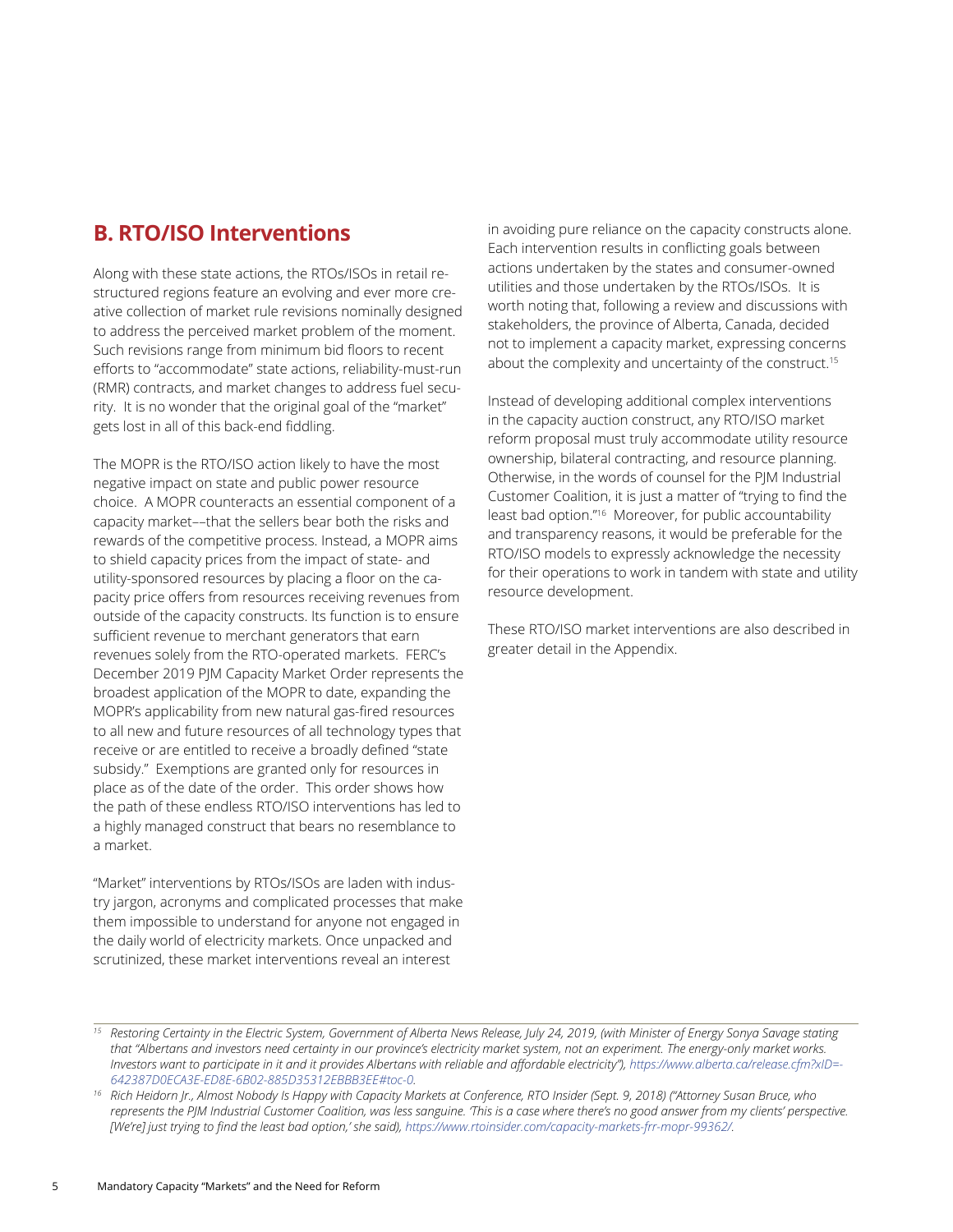## <span id="page-8-0"></span>III. Capacity Construct Reforms and Restructured State Options

Determining the needed mix of resource types and attributes through resource planning and the procurement of such resources through bilateral contracting and ownership are fundamental components of a well-rounded and balanced resource procurement approach.17 Therefore, entities with resource adequacy responsibility should rely upon a broad range of devices in electricity procurement to best serve their customers. To accommodate and

integrate these concepts, this capacity construct reform proposal rests on two pillars: (1) the transition of capacity constructs to voluntary residual markets to supplement the primary methods of procuring resources (e.g., bilateral contracting or self-builds); and (2) a recommendation for a more comprehensive approach to resource adequacy and planning by the states and LSEs. This reform involves FERC action only within the first pillar,

which would in turn allow for the states, LSEs and large customers to prioritize bilateral contracting and resource planning, with the option to sell excess supply or procure needed incremental capacity through a viable market. While the key reform proposed here is a fundamental shift away from the current mandatory capacity market construct, the proposal also recognizes that an IRP process or

equivalent resource planning approach by the states and utilities benefits customers.

In an October 2018 opinion piece on PJM capacity constructs, then-chairman of the Illinois Commerce Commission Brien Sheahan posited that PJM's proposed changes to the capacity construct actually diminish the policy preferences of its member states, noting that "if the

*"If the markets themselves fail to value the environmental attributes that people want and that the courts have said are lawful exercises of state authority, states will justifiably seek alternatives."* 

Former ICC Chairman and CEO Brien Sheahan

markets themselves fail to value the environmental attributes that people want and that the courts have said are lawful exercises of state authority, states will justifiably seek alternatives." Chairman Sheahan made clear one such alternative was exiting PJM, writing that "as it becomes clear that administrative markets like PJM's discriminate against, or mitigate the effects of, zero carbon and renewable resources, states with renewable or zero-carbon

portfolios will have to reevaluate their participation."18 The proposal presented here is the "alternative" in the vein of Commissioner Sheahan's opinion piece, as a more feasible and certain approach than the use of, for example, an expanded or super MOPR as contained in the PJM Capacity Market Order. This alternative is designed to remedy the flawed state of play in the RTOs/ISOs in retail restructured

*<sup>17</sup> This is not to say that there is not a need for oversight of market power within the bilateral markets. But there is a clear benefit to open and transparent planning, as opposed to obscured and uncoordinated processes, as is the case now.*

*<sup>18</sup> Brien Sheahan, When PJM's capacity market stops working for consumers, is it time to leave?, Utility Dive (Oct. 2, 2018), [https://www.utilitydive.](https://www.utilitydive.com/news/when-pjms-capacity-market-stops-working-for-consumers-is-it-time-to-leave/538605/) [com/news/when-pjms-capacity-market-stops-working-for-consumers-is-it-time-to-leave/538605/.](https://www.utilitydive.com/news/when-pjms-capacity-market-stops-working-for-consumers-is-it-time-to-leave/538605/) Consternation among states that submitted to full restructuring continues to grow. Former Maryland Governor Martin O'Malley wrote an opinion piece for Utility Dive expressing frustration with the impediments at the federal level designed to "stymie [the states'] clean energy policies." Governor O'Malley posited that "the only real solution is taking the regional energy policy role away from [PJM] altogether and re-directing them back to their reliability and voluntary market facilitation functions." Martin O'Malley, Ex-Maryland Gov. O'Malley: States must reassert authority on clean energy policy, Utility Dive (March 28, 2019),<https://www.utilitydive.com/news/ex-maryland-gov-omalley-states-must-reassert-authority-on-clean-energy-po/551461/>. Similarly, at a late 2018 NARUC meeting in Orlando, Florida, state commissioners bristled at the notion that there was a "compact," in the words of PJM CEO Andy Ott, governing the interrelationship between states and the RTO/ISO such that states had ceded authority to the RTO/ ISO. Following a panel discussion with state commissioners, Illinois Commerce Commissioner John Rosales said, "We did not agree to give that up. I don't think that was the intention of states that we would give up that right, give up that sovereignty where they would have the authority to make decisions on our behalf." Gavin Bade, PJM, states clash over market jurisdiction at NARUC conference, Utility Dive (Nov. 14, 2018). [https://www.utilitydive.com/news/pjm-states-clash-over-market-jurisdiction-at-naruc-conference/542285/.](https://www.utilitydive.com/news/pjm-states-clash-over-market-jurisdiction-at-naruc-conference/542285/)*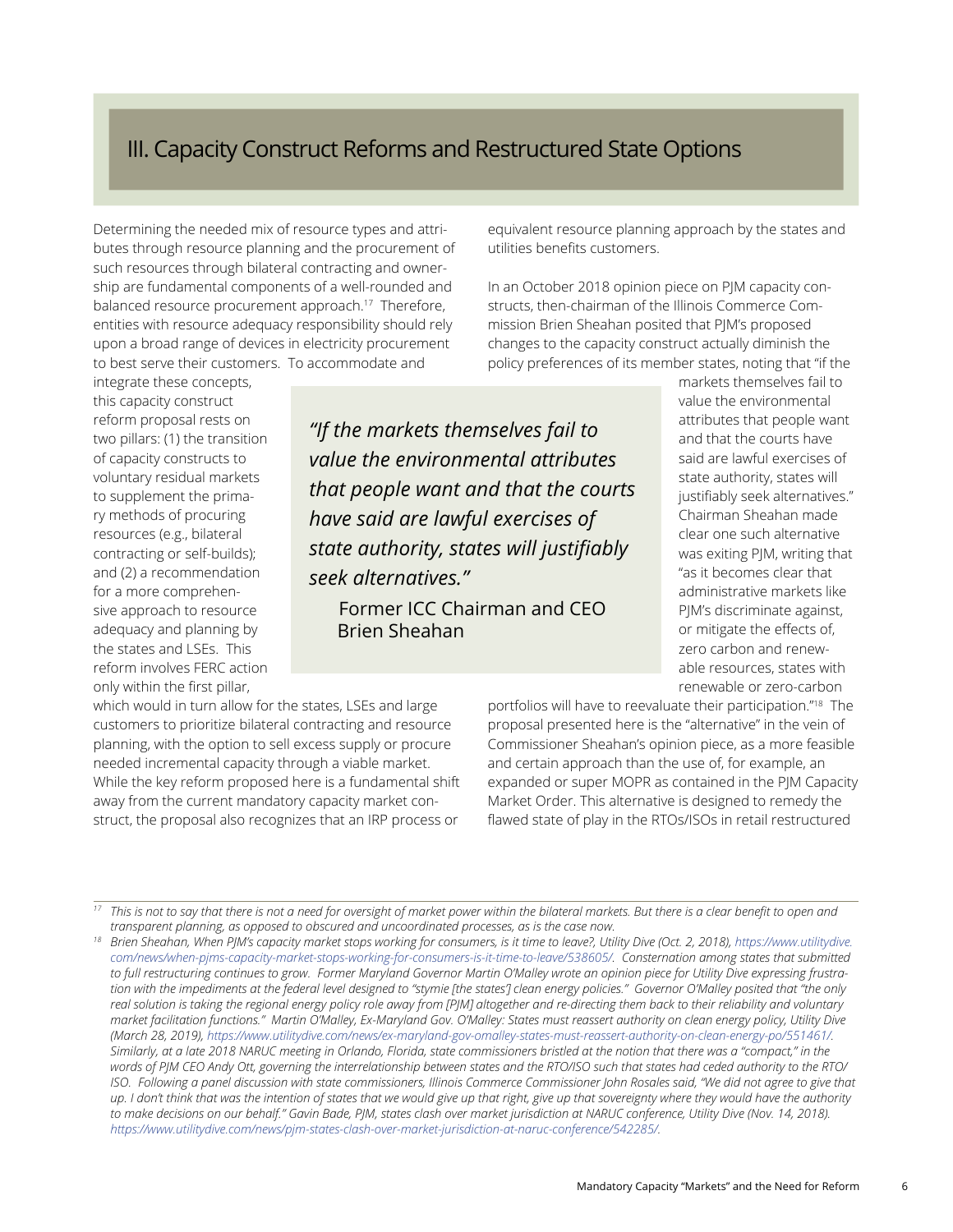<span id="page-9-0"></span>regions, while removing impediments to self-supply and enhancing the role of the states.

These issues are rife in states with restructured electricity markets. Against the backdrop of the PJM Capacity Market Order, states have raised significant questions about their ability to pursue energy policy goals in the context of the capacity constructs. The New York Public Service Commission (NY PSC) initiated a proceeding in August 2019 "to consider how to reconcile [the NYISO] resource adequacy programs with the state's renewable energy and environmental emission-reduction goals."19 The NY PSC said the NYISO capacity construct "fails to recognize and provide compensation for many important factors, such as environmental and local reliability benefits," and the use of buyer-side mitigation is likely to produce an increase in consumer costs.20 The Connecticut Department of Energy and Environmental Protection, in a January 15, 2020, letter to ISO-NE President and CEO Gordon Van Welie, said it "is investigating the potential options for extricating the state from the compulsory forward capacity auctions."21 In its 2019 Energy Master Plan, New Jersey said it "is committed to exploring all possible options, including leaving the PJM capacity market, to ensure that the state can realize a clean energy future at reasonable prices."22

This proposal would allow the states to pursue their policy goals without a complex departure from RTO/ISO entirely, and therefore continue to have access to the wholesale energy, ancillary services and residual capacity markets.

This section analyzes the two central components of this proposal, and then introduces the more complicated discussion of the implementation of capacity construct reform.

## **A. The Market Transition**

This proposal envisions a move away from complicated mandatory capacity constructs that include significant and numerous interventions to a voluntary construct that empowers bilateral contracting, ownership, and comprehensive resource planning. For example, rather than target specific resources for retention or development, the states could engage in more holistic integrated resource planning to determine an optimal resource mix needed to meet various policy objectives. Public power and cooperative utilities would continue to pursue resource procurement, but without RTO/ISO impediments. Further, by removing the mandatory nature of the capacity constructs, the RTO/ ISO interventions described in this paper also fall away because there is no longer a mandate for LSEs to utilize the capacity construct to meet their resource adequacy obligations.23 Subject to any state resource portfolio requirements, LSEs and others comfortable with the market design and procurement opportunities in the voluntary market could use it; those not comfortable with the market would have no obligation to use it.

*A voluntary capacity market is an effective way to truly accommodate, as opposed to simply mitigate, state and utility policy goals that drive market interventions in the first place.* 

*<sup>19</sup> Order Instituting Proceeding and Soliciting Comments, Case 19-E-0530 – Proceeding on Motion of the Commission to Consider Resource Adequacy Matters, New York Public Service Commission (August 8, 2019) at 4, [http://documents.dps.ny.gov/public/MatterManagement/Case-](http://documents.dps.ny.gov/public/MatterManagement/CaseMaster.aspx?MatterCaseNo=19-E-0530&submit=Search)[Master.aspx?MatterCaseNo=19-E-0530&submit=Search](http://documents.dps.ny.gov/public/MatterManagement/CaseMaster.aspx?MatterCaseNo=19-E-0530&submit=Search)*

*<sup>20</sup> Id. at 3-4.*

*<sup>21</sup> Letter to Gordon van Weilie, President and CEO, ISO New England, from Katie S. Dykes, Commissioner Connecticut Department of Energy and Environmental Protection (January 15, 2020), [http://www.dpuc.state.ct.us/DEEPEnergy.nsf/c6c6d525f7cdd1168525797d0047c5bf/475c9a-](http://www.dpuc.state.ct.us/DEEPEnergy.nsf/c6c6d525f7cdd1168525797d0047c5bf/475c9a0fa3aca8e4852584f800739321/%24FILE/IRP%20Request%20to%20ISO.pdf)[0fa3aca8e4852584f800739321/%24FILE/IRP%20Request%20to%20ISO.pdf](http://www.dpuc.state.ct.us/DEEPEnergy.nsf/c6c6d525f7cdd1168525797d0047c5bf/475c9a0fa3aca8e4852584f800739321/%24FILE/IRP%20Request%20to%20ISO.pdf)*

*<sup>22</sup> 2019 New Jersey Energy Master Plan (January 2020) at 108, [https://nj.gov/bpu/pdf/publicnotice/NJBPU\\_EMP.pdf](https://nj.gov/bpu/pdf/publicnotice/NJBPU_EMP.pdf)*

*<sup>23</sup> As noted later, the RTOs will retain the ability to arrange RMRs if needed.*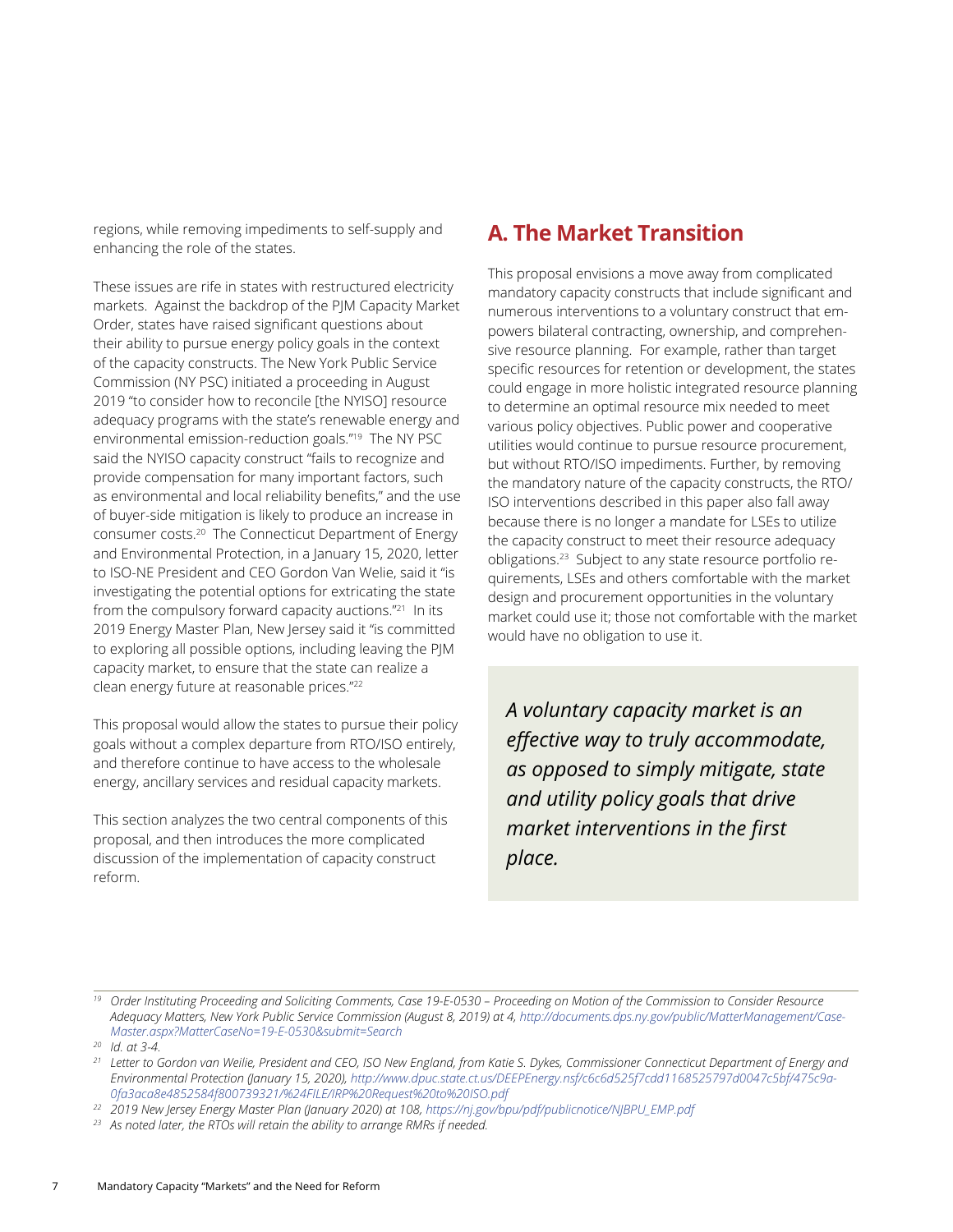Transitioning to a voluntary market does not represent a move away from resource adequacy requirements. LSEs would still be responsible for procuring capacity to meet their reserve margin subject to RTO/ISO penalties for failure to do so. This proposal would not harm reliability.

In essence, a voluntary capacity market is an effective way to truly accommodate, as opposed to simply mitigate, state policy goals that drive market interventions in the first place. This is the opposite of the current situation, where mandated market participation has led to repeated interventions and overlays by the RTOs/ISOs.

This proposal similarly places the RTO/ISO back in the role of supporting LSEs in their efforts to meet resource adequacy requirements by utilizing some combination of bilateral contracts, rate-based assets, and market opportunities to sell or procure marginal supply. The RTO/ISO, however, would still be responsible for ensuring that the LSEs comply with applicable reliability requirements.

MISO conducts the PRA on an annual basis. Under this reform proposal, each RTO/ISO could work with states and LSEs to determine the term of the residual auction. The term could be one year, as in MISO, or it could be sea-

The structure of the market proposed here looks much like MISO's PRA. In MISO, the majority of the LSEs own or contract for generation to meet their obligations to serve their customers, and the PRA provides an annual, voluntary residual opportunity for participants to buy and sell incremental supply

in the market. In the past two PRAs, 95 percent of the capacity in MISO was self-scheduled into the auction as a price-taker or was part of a Fixed Resource Adequacy Plan (FRAP) and did not participate in the PRA.24 In a FRAP, the LSE identifies those resources it owns or contracts for that are used to meet its resource adequacy obligation and that are not offered into the PRA. MISO continues to establish resource adequacy requirements for LSEs and imposes a penalty for failure to meet those resource obligations, but views its role as "support[ing] this [resource adequacy] responsibility by providing secure and reliable ways for utilities to buy or sell capacity."25 This is the role capacity markets should play--as an option provided by the RTO/ ISO to support the LSEs' need to meet applicable resource adequacy requirements.

*This proposal places the RTO/ISO back in the role of supporting LSEs in their efforts to meet resource adequacy requirements.*

sonal, depending on circumstances within the RTO/ISO. It could also be enhanced with a monthly spot auction, as in the New York ISO or include a voluntary longer-term component. Moreover, the residual auctions should be conducted closer to the delivery year than the current three-year-forward procurement used in PJM and ISO-NE. That approach would

allow for more accurate demand projections and allow LSEs to negotiate bilateral contracts without resources being restricted by a capacity obligation at a specific price.<sup>26</sup> This would be a voluntary residual market crafted to meet the needs of LSEs should they decide to go to the market to procure supply, and not a mandated regulatory paradigm for the LSE.

A transition to a residual capacity market is a better means to the same end as so-called "market designs" like a Resource Carve Out (RCO) that was proposed for PJM, but rejected in the PJM Capacity Market Order, or ISO-NE's Competitive Auctions with Sponsored Policy Resources

*<sup>25</sup> MISO, Resource Adequacy, [https://www.misoenergy.org/planning/resource-adequacy/#nt=%2Fplanningdoctype%3APRA%20Document%2F](https://www.misoenergy.org/planning/resource-adequacy/#nt=%2Fplanningdoctype%3APRA%20Document%2Fplanningyear%3APY%2019-20&t=10&p=0&s=Created&sd=desc)*[planningyear%3APY%2019-20&t=10&p=0&s=Created&sd=desc](https://www.misoenergy.org/planning/resource-adequacy/#nt=%2Fplanningdoctype%3APRA%20Document%2Fplanningyear%3APY%2019-20&t=10&p=0&s=Created&sd=desc) (last visited Sept. 26, 2019).<br>As proposed by American Municipal Power (AMP) to the PJM Capacity Construct and Public Policy Senior Task Force (CCPPSTF). See Modifi-

*cations to RPM to Accommodate State Public Policy Initiatives, American Municipal Power, Presentation to the PJM CCPPSTF (Oct. 16, 2017), available at<https://www.pjm.com/-/media/committees-groups/task-forces/ccppstf/20170912/20170912-amp-proposal.ashx>.* 

*<sup>24</sup> 2019/2020 Planning Resource Auction (PRA) Results, Midcontinent ISO (April 12, 2019); 2018/2019 Planning Resource Auction (PRA) Results, Midcontinent ISO (May 9, 2018).*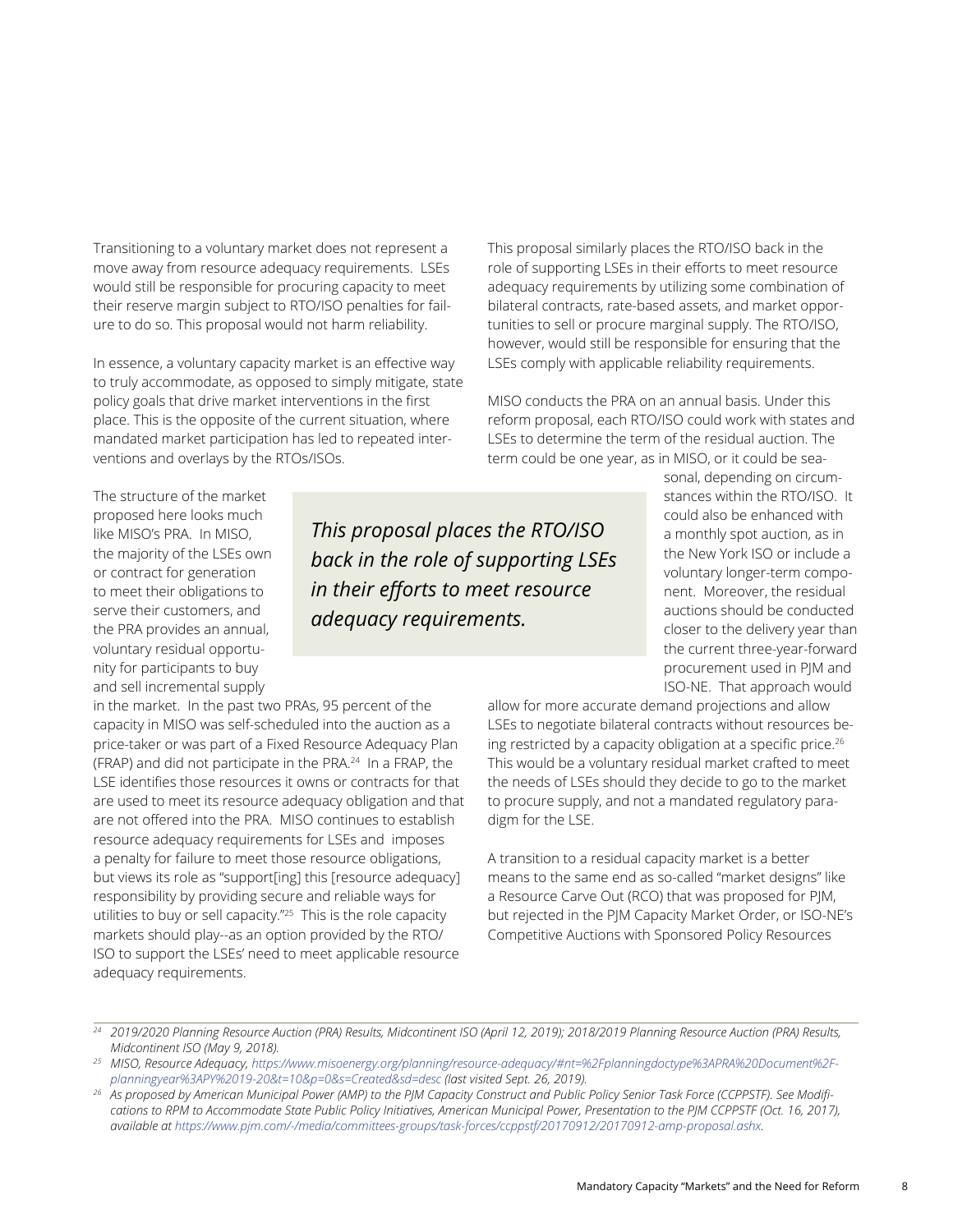<span id="page-11-0"></span>(CASPR), which pose barriers to state and public power resource procurement. For example, a nuclear generator eligible for ZECs could instead enter into bilateral contracts for capacity and energy with an LSE to meet the state's objectives and requirements, and then count the capacity from the nuclear generator in satisfying the LSE's resource adequacy requirements. The state could also decide to continue the ZECs as an attribute payment only, with the nuclear plant selling into the residual capacity market without the impediment of a MOPR. Alternatively, the state could do so during the transition to bilateral contracts. The shift to a voluntary residual market could also lessen the need for RTO/ISO-led RMR constructs. Any need for generation for reliability purposes—which is what RMR contracts are used for—can be handled through bilateral contracts by individual LSEs or within the state resource planning process.27

Finally, the residual capacity markets would have no buyer-side mitigation. Seller-side mitigation in the residual market would be implemented based upon continued supplier-side market power analyses. Current seller-side market power mitigation is necessary due to the mandatory nature of the capacity construct. With a wider array of market options, from the residual capacity market to bilateral contracts and resource ownership options, such seller-side market power would likely be reduced. The RTO market monitors should continue to monitor and mitigate market power in the residual and the bilateral markets, and consider whether seller-side market power mitigation measures are needed.28

A transition to short-term and voluntary residual markets would allow electricity markets to function as originally intended—as an avenue for LSEs to procure or sell marginal supply to the extent necessary to meet customer needs.

#### **B. Enhanced Restructured State and Utility Role in Resource Planning**

Many state legislatures and regulators have demonstrated time and again they will not be deterred by a capacity construct that fails to account for the policies they enact or the external attributes of the resources they deem favorable. It is not feasible to suggest that an RTO/ISO incorporate every state policy into its market design. This is why the states and utilities are best suited to handle resource procurement that is in line with their policy goals.<sup>29</sup> While public power and electric cooperative utility procurement has not created the same level of concern for the RTOs/ ISOs and merchant generators as have state actions, this proposal recognizes that public power utilities, which generally are not subject to the jurisdiction of the state utility commission, also should be able to determine and plan for needed resources without the impediment of RTO interventions, such as the MOPR.

A shift in resource procurement from the capacity constructs to the states and utilities would retain the RTO/ISO responsibility to develop overall resource adequacy and load projections for their region on an annual basis and allocation of those obligations to LSEs. These projections should reflect any reduced demand due to increased energy efficiency, demand response, and distributed generation. The RTO/ISO would develop these annual resource adequacy and load projections in close coordination with the affected state utility commissions, and LSEs (including public power utilities). LSEs bear the ultimate resource adequacy responsibility under this proposal. Moreover, state and local regulators and utilities could provide a better

*<sup>27</sup> This proposal is not recommending that RMRs be removed as an RTO/ISO tool when needed and may still play a role in addressing local reliability needs.*

*<sup>28</sup> To allow for such an assessment of market power, bilateral agreements and their terms could be submitted to, but not require approval from, PJM and the independent market monitor, as recommended in the proposal for capacity market reform developed by American Municipal Power (AMP) in the PJM Capacity Construct and Public Policy Senior Task Force. See Modifications to RPM to Accommodate State Public Policy Initiatives, American Municipal Power, Presentation to the PJM CCPPSTF (Oct. 16, 2017), available at [https://www.pjm.com/-/media/commit](https://www.pjm.com/-/media/committees-groups/task-forces/ccppstf/20170912/20170912-amp-proposal.ashx)*[tees-groups/task-forces/ccppstf/20170912/20170912-amp-proposal.ashx.](https://www.pjm.com/-/media/committees-groups/task-forces/ccppstf/20170912/20170912-amp-proposal.ashx)<br>This recommended devolution back to the states is not an implicit approval of any specific state policies nor a request for any change in FERC

*jurisdiction over the states, but a recognition that: (1) the state actions described herein demonstrate that the states are moving toward greater control over the specific portfolio of resources, and (2) the resource mix outcomes in the fully restructured RTOs/ISOs are not in sync with state energy policy goals.*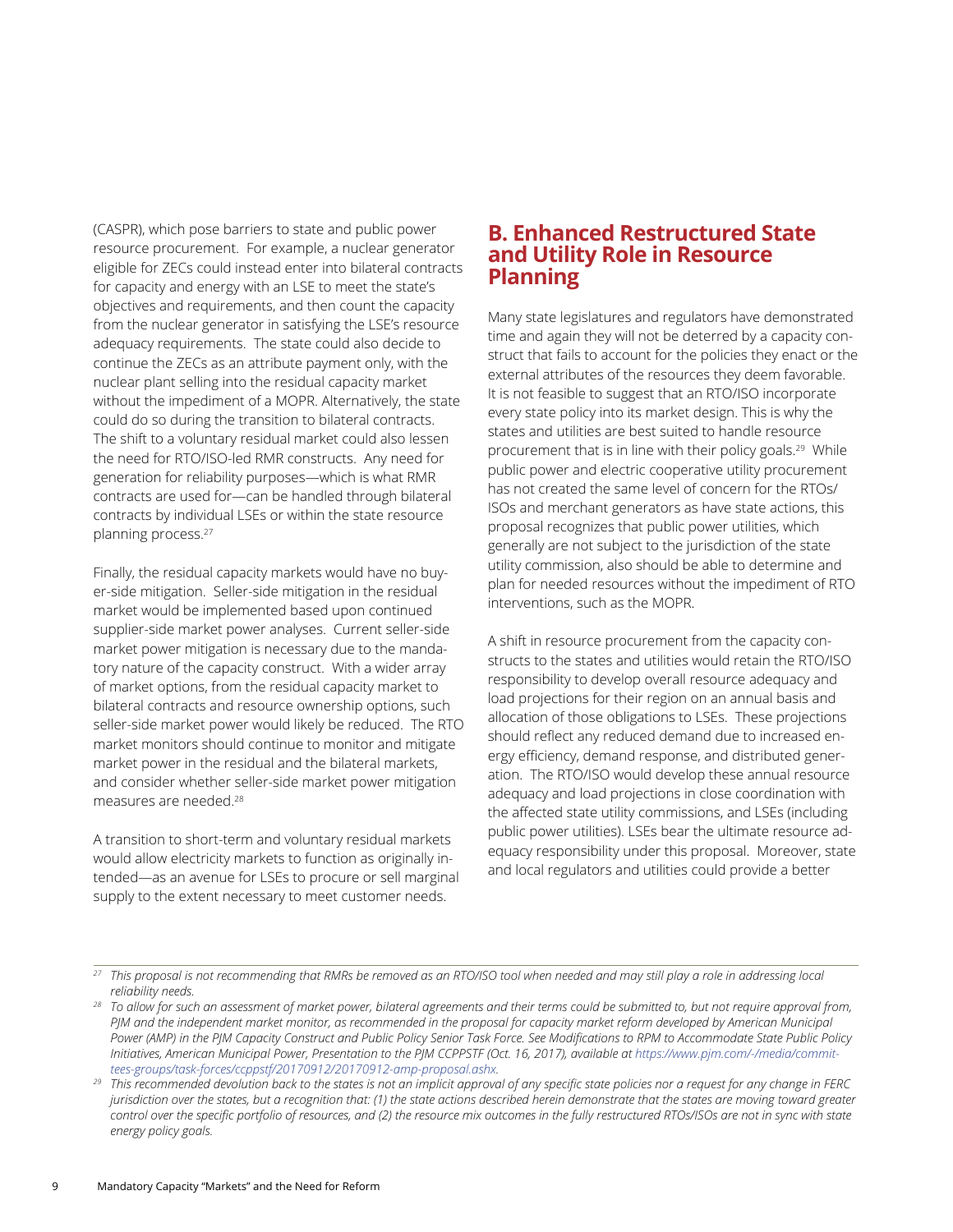<span id="page-12-0"></span>understanding on the extent of and growth in distributed energy resources, and the role of these resources in meeting the assigned resource adequacy requirements. While RTOs address this now, incorporating sufficient input from states and LSEs is critical.

After developing the overall annual resource adequacy requirements, the next step involves determining the requirement for each LSE in a particular RTO/ISO. The LSE's resource adequacy responsibility is based on the LSE's load ratio share of the overall resource adequacy requirements, typically based on peak load.30 To protect customers from costs associated with excess procurement, resource adequacy standards could be seasonal, rather than annual, if the winter peak load is consistently below summer peak load. Once a resource adequacy standard is established on an annual or seasonal basis for a particular LSE, the LSE (with appropriate state or local regulatory oversight) would control how it would meet its obligations and at what cost. This includes how and when to use bilateral contracting or self-build opportunities. Neither the RTOs/ISOs nor FERC would have the ability to order an LSE to procure certain types of resources or utilize certain resource procurement strategies. These decisions and their cost consequences are left to the LSE and the state, as appropriate.

A meaningful compliance enforcement regime would be necessary to ensure resource adequacy. LSEs that fail to meet their resource adequacy requirements by a given deadline in advance of the relevant delivery year (or season) would be fined by the RTO as determined with stakeholder input, such as is in place in MISO.<sup>31</sup>

### **C. The Architecture of State Resource Planning**

The role of the states in resource planning is intertwined with the reform of capacity constructs within the restructured RTOs/ISOs. Some commissioners and supporters of the capacity constructs have argued that because the regulated distribution IOUs within the restructured states no longer have an obligation to serve customers, the mandatory capacity constructs are needed to ensure adequate capacity.32 As demonstrated in this paper, the states continue to retain their jurisdiction over generation and resource choices and, as such, have implemented mechanisms to procure or retain certain resources needed to meet state policy goals. This paper also recommends that the restructured states undertake resource planning in a more comprehensive manner to accompany the move away from mandatory capacity markets. But it will be up to the states to determine their path forward and this proposal does not recommend any FERC action with regard to these state choices. Therefore, along with the proposed reform of capacity constructs, this section discusses several options for these states without recommending one specific path.

The answer to the question of how to structure the state's role in resource evaluation and planning is not to re-order or revamp regulatory authority, and the architectural considerations set forth in this section are crafted accordingly. The process of determining the resource adequacy responsibility of each LSE would remain with the RTO (and FERC); the procurement of resources to satisfy the responsibility of a particular LSE would depend on state and local decisions on resource planning and procurement.

<sup>&</sup>lt;sup>30</sup> FERC convened a technical conference in April 2018 focusing on capacity procurement in PJM and solicited comments from stakeholders on *this issue. Specifically, FERC asked whether PJM's introduction of a single, annual capacity product has pushed valuable, summer-only resources out of the capacity market while increasing capacity costs with little to no reliability benefit. FERC acknowledged that certain intervenors also suggested alternative market designs that include the re-introduction of a seasonal product, a two-season market construct, or a supplemental seasonal ticket system for summer-period resources. See, Notice Inviting Post-Technical Conference Comments, Docket Nos. EL17-32 and EL17-36, p. 3 (June 13, 2018). FERC has not yet concluded its investigation of capacity performance and seasonal resources.*

*<sup>31</sup> For example, MISO imposes a Capacity Deficiency Charge on LSEs that do not meet their resource obligations through the PRA or through a FRAP, equal to the MW of capacity deficiency multiplied for 2.748 times the CONE for the local resource zone. Submission of a FRAP is required for LSEs that opt out of the PRA. MISO Tariff, Module E-1, Sections 69A.9 and 69A.10. SPP's Resource Adequacy rules apply a deficiency*  payment that is a multiple of CONE and a factor between 125 and 200 percent, depending upon the reserve margin. Order Accepting Tariff *Revisions, Docket Nos. ER18-1268-000, ER18-1268-001, 164 FERC ¶ 61,092, ¶ 24 (Aug. 7, 2018).*

*<sup>32</sup> For example, former Commissioner LaFleur said "these markets exist due to the decisions of the states to change the structure of their regulated utilities, leading the regions to rely upon mandatory centralized capacity markets to sustain resource adequacy and reliability." Order on Tariff Filing, Docket No. ER18-619-000, 162 FERC ¶ 61,205 (2018), Commissioner LaFleur Concurrence.*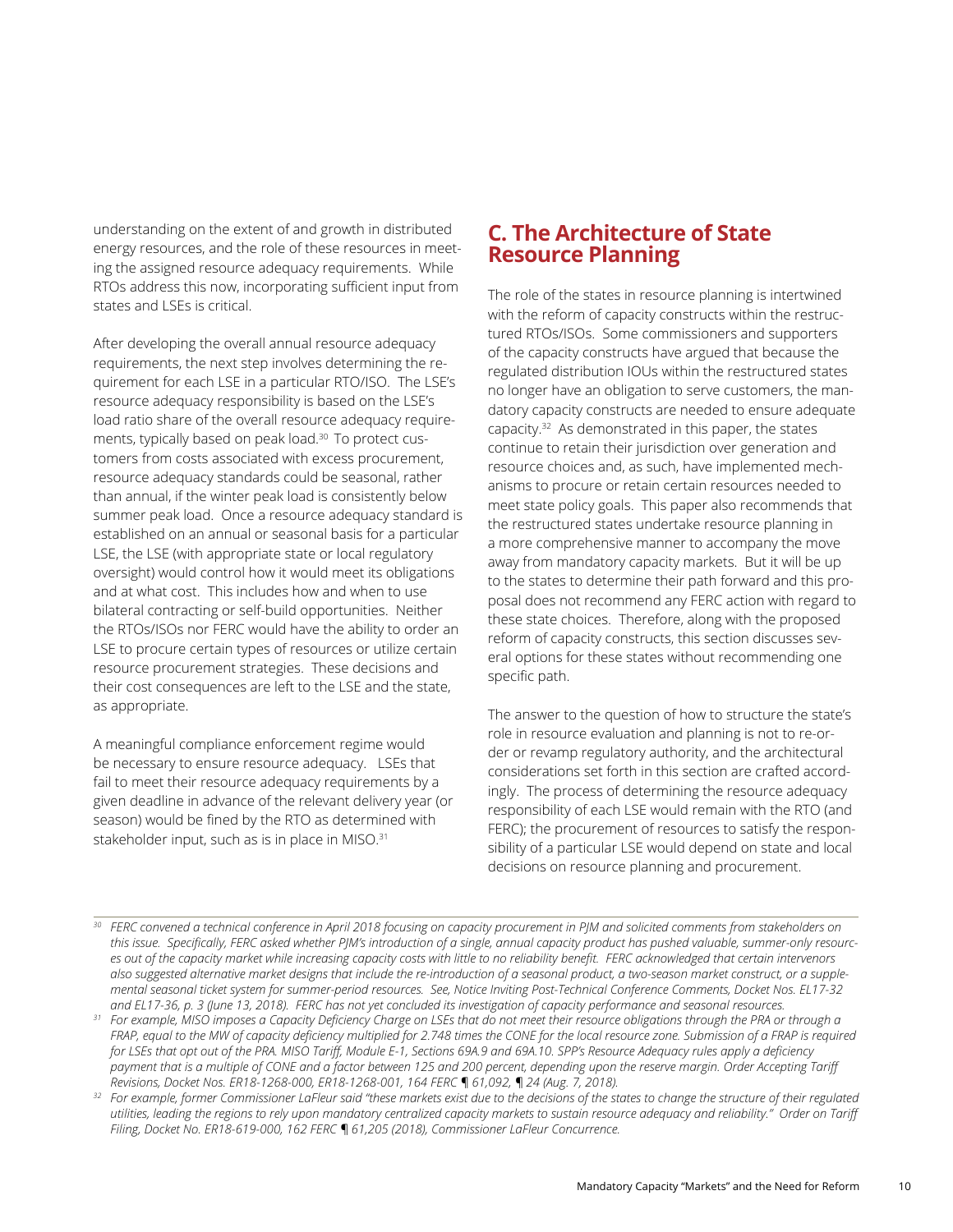#### <span id="page-13-0"></span>**1. State Conduct of Integrated Resource Plans (IRPs)**

One option would be for states to prepare integrated resource plans (IRPs) on behalf of all state-jurisdictional utilities and use the IRP to guide procurement of resources. Alternatively, the state could establish broader resource goals for all state-jurisdictional utilities. For example, as suggested in an earlier paper, states could implement a diverse portfolio standard (DPS) where it is mandated that minimum amounts of certain fuel types be kept on line, based on the availability and costs of fuels in the state.<sup>33</sup> The DPS could incorporate the current Renewable Portfolio Standard (RPS) mechanism and other state policies. Under these two structures, the total resource adequacy needs would be established by the RTO/ISO, but the states and LSEs would retain flexibility through the IRP or DPS process for meeting resource adequacy requirements. Each LSE could utilize the procurement tools at its disposal to meet the state goals. This might involve heavy reliance on bilateral contracting and self-builds, with only small needs met through the residual market.

The states could allow public power and cooperative utilities whose rates are not subject to state regulation to optin to the IRP process and any joint procurement opportunities that may arise among the state-jurisdictional utilities. Without opting in, the public power utility would continue to determine and procure its own resource needs (unless already subject to a state requirement, such as an RPS). However, to encourage participation from public power LSEs, it is paramount that a decision to opt-in would not alter the preexisting regulatory structure for the public power LSE under state law.

#### **2. LSE Resource Procurement Options**

One approach that could work within the broader construct discussed above is the Bilateral Capacity market approach (BiCap) developed by Cliff Hamal, formerly at Navigant Consulting. Under this approach, the obligation for capacity procurement rests with the distribution utilities. Alternative retail suppliers provide only energy, not capacity. Distribution utilities may use bilateral arrangements to procure capacity to meet customer needs. These might include bilateral contracting for both short-term and long-term periods to fulfill IRPs or standalone solicitations.34 Distribution utilities would be required to show they have met resource adequacy requirements and could also be subject to any IRP requirements or DPS established by the states, with public power retaining full self-supply rights.

A second general option for states that may be seeking an entirely new regulatory paradigm for resource adequacy evaluation is the use of a power authority. Power authorities would conduct IRPs to determine resource needs and carry out the actual resource procurement on behalf of jurisdictional utilities within the state. These authorities could be set up either for an individual state or multiple states in cooperation. Under this model, public power utilities could voluntarily opt-in to the resource procurement.

The Illinois Power Agency (IPA), while not an exact model of the type of power authority proposed here, plays a similar role in power procurement for certain Illinois utilities. The IPA was established in 2007 to ensure that utility customers who do not exercise the option for retail choice nevertheless benefit from competition in the retail and wholesale market.<sup>35</sup> Each year, the IPA develops electricity procurement plans, conducts a competitive procurement process, and submits a Final Procurement

*<sup>34</sup> The Bi-Cap Approach, p. 7 ("This shift in obligation for capacity, from competitive LSEs to regulated DP will strike some as a step away from*  competitive markets. But while LSEs may be unregulated entities, their role in current capacity markets is greatly diminished and the current *structures are a far cry from what economists would consider an openly competitive market; we tolerate interventions with forced auctions, price caps, price floors and regulatory involvement at every step. Given this situation, the move to the BiCap approach is pro-competitive, in that prices will be set by willing parties through a competitive process such as bilateral negotiation or private solicitation."). Available at: [https://](https://appa2.sharepoint.com/) [appa2.sharepoint.com/:](https://appa2.sharepoint.com/)b:/s/integratedmedia-ext/Ebpo21VfBExOrxfBP-\_ARMUBdPfDPI7TFs3Y0oeU8oANpA?e=il8hOH*

*<sup>33</sup> See Raymond L. Gifford and Matthew S. Larson, State Actions in Organized Markets: Continued Use of 'Around Market' Solutions to 'Fix' Markets and the Natural Gas Conundrum, Wilkinson Barker Knaur LLP (Feb. 2017).*

*<sup>35</sup> Illinois Power Agency, Electricity Procurement Plan, Final 2020 Plan, p. 2 (Jan 17, 2020), [https://www2.illinois.gov/sites/ipa/Docu](https://www2.illinois.gov/sites/ipa/Documents/2020%20Final%20Electricity%20Procurement%20Plan/IPA%20Final%202020%20Electricity%20Procurement%20Plan.pdf)[ments/2020%20Final%20Electricity%20Procurement%20Plan/IPA%20Final%202020%20Electricity%20Procurement%20Plan.pdf](https://www2.illinois.gov/sites/ipa/Documents/2020%20Final%20Electricity%20Procurement%20Plan/IPA%20Final%202020%20Electricity%20Procurement%20Plan.pdf).*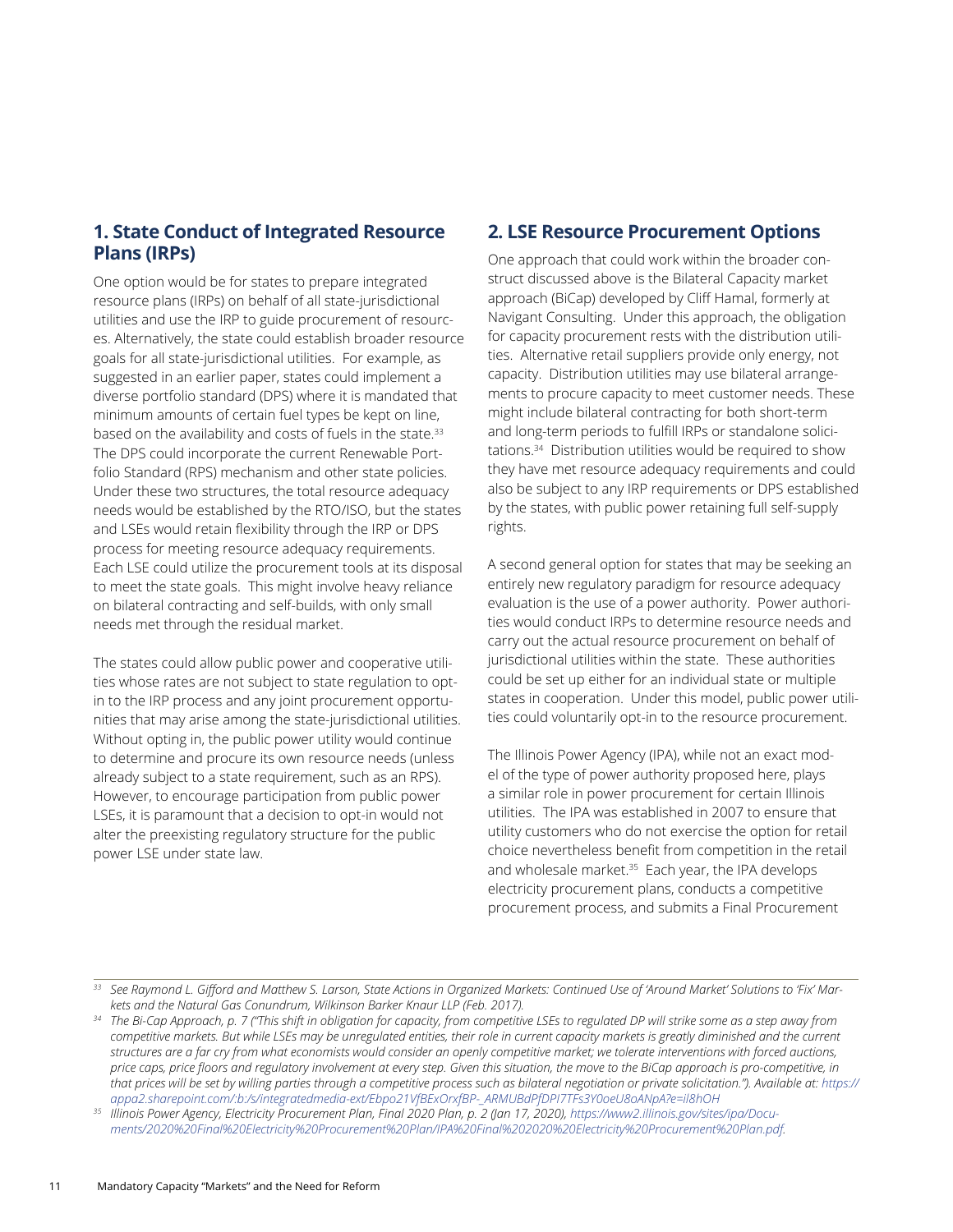<span id="page-14-0"></span>Plan to the Illinois Commerce Commission. Based on the results of the IPA's procurement plan, the IPA offers recommendations to the states' three participating IOUs (ComEd, Ameren, and MidAmerican) on how they should meet their energy and capacity needs. For example, in the 2020 plan, the IPA recommended that ComEd obtain its full capacity requirement through PJM's capacity construct, MidAmerican obtain its full capacity requirement through MISO's PRA, and Ameren obtain 50 percent of its capacity from the IPA's competitive procurement contracts and the remainder from MISO's PRA, increasing to at least 75 percent in the 2022-23 delivery year.36 Alternative Retail Electric Suppliers (*i.e.,* competitive suppliers) and public power utilities are not required to participate in the IPA's procurement process. While the IPA is limited in scope due to the nature of retail choice in Illinois, its process is a useful illustration of the way a central power authority may oversee the planning and capacity procurement process in restructured states.37

It is worth noting that the role of the IPA may expand significantly in the future. The Illinois Legislature has considered a bill that would, in addition to establishing a 100 percent renewable energy goal by 2050, move all of ComEd's capacity procurement to the IPA, essentially pulling the utility out of the PJM capacity construct.<sup>38</sup> While this bill did not pass in 2019, it will be considered again in 2020, and is indicative of potential energy policy that could be overlaid on the IPA or a similar power authority structure.

#### **3. Implementation of Reforms**

Implementing these reforms would require a substantial transition period and the close cooperation of RTOs/ISOs, market monitors, market participants, FERC, and state regulatory authorities. The optimal transition mechanism for the first pillar of this proposal would be an order from FERC requiring the transition to a voluntary capacity market and ordering the RTOs/ISOs to work with relevant stakeholders and state commissions to develop an appropriate transition period (e.g., five years) that would commence after the next relevant annual mandatory capacity construct auction. The transition period would have to be lengthy enough for all outstanding capacity obligations incurred in prior mandatory capacity auctions to be honored and fulfilled, for the states to develop resource adequacy mechanisms, and for the LSEs to make resource procurement plans. At the end of the transition period, the annual capacity market auctions would become voluntary and residual for both buyers and sellers.

The determination of an appropriate transition period may vary in each RTO/ISO based on specific facts and circumstances. In addition, states and LSEs in their respective RTOs/ISOs undergoing the transition must have sufficient time to develop resource adequacy plans either jointly or individually, and to arrange bilateral contracts. The time period also must provide adequate time for review and approval by the relevant authorities. An appropriate transition period to allow all of these things to occur may be five years as a starting point, commencing after the next annual mandatory capacity construct auction in a given RTO/ISO. Again, however, affected RTOs/ISOs, regulatory authorities, LSEs and merchant generators would need to collaborate to determine a suitable transition period. A key consideration in determining an appropriate

*<sup>36</sup> Id., pp. 75-76.*

*[Agreement-in-RA-Proceeding-8.30.19.pdf.](https://cal-cca.org/wp-content/uploads/2019/08/Joint-Motion-for-Adoption-of-Settlement-Agreement-in-RA-Proceeding-8.30.19.pdf) 38 Illinois Senate Bill 2132, filed February 28, 2019, <http://www.ilga.gov/legislation/101/SB/10100SB2132sam001.htm>.*

*<sup>37</sup> The California Public Utilities Commission (CPUC) is also considering the potential benefits of a centralized procurement authority and held a series of workshops on the topic in April and May 2019. A group of parties in late August 2019 proposed a settlement agreement to establish a central buyer that would procure capacity to meet the residual of a three-year forward procurement obligation that is not met by individual LSEs.* 

*Joint Motion of California Community Choice Association, Calpine Corporation, Independent Energy Producers Association, Middle River Power, NRG Energy, Inc., San Diego Gas & Electric Company (U 902-E), Shell Energy North America (Us) L.P., and Western Power Trading Forum for Adoption of A Settlement Agreement For A "Residual" Central Procurement Entity Structure For Resource Adequacy, Docket R.17-09-020, California Public Utilities Commission (Aug. 30, 2019), [https://cal-cca.org/wp-content/uploads/2019/08/Joint-Motion-for-Adoption-of-Settlement-](https://cal-cca.org/wp-content/uploads/2019/08/Joint-Motion-for-Adoption-of-Settlement-Agreement-in-RA-Proceeding-8.30.19.pdf)*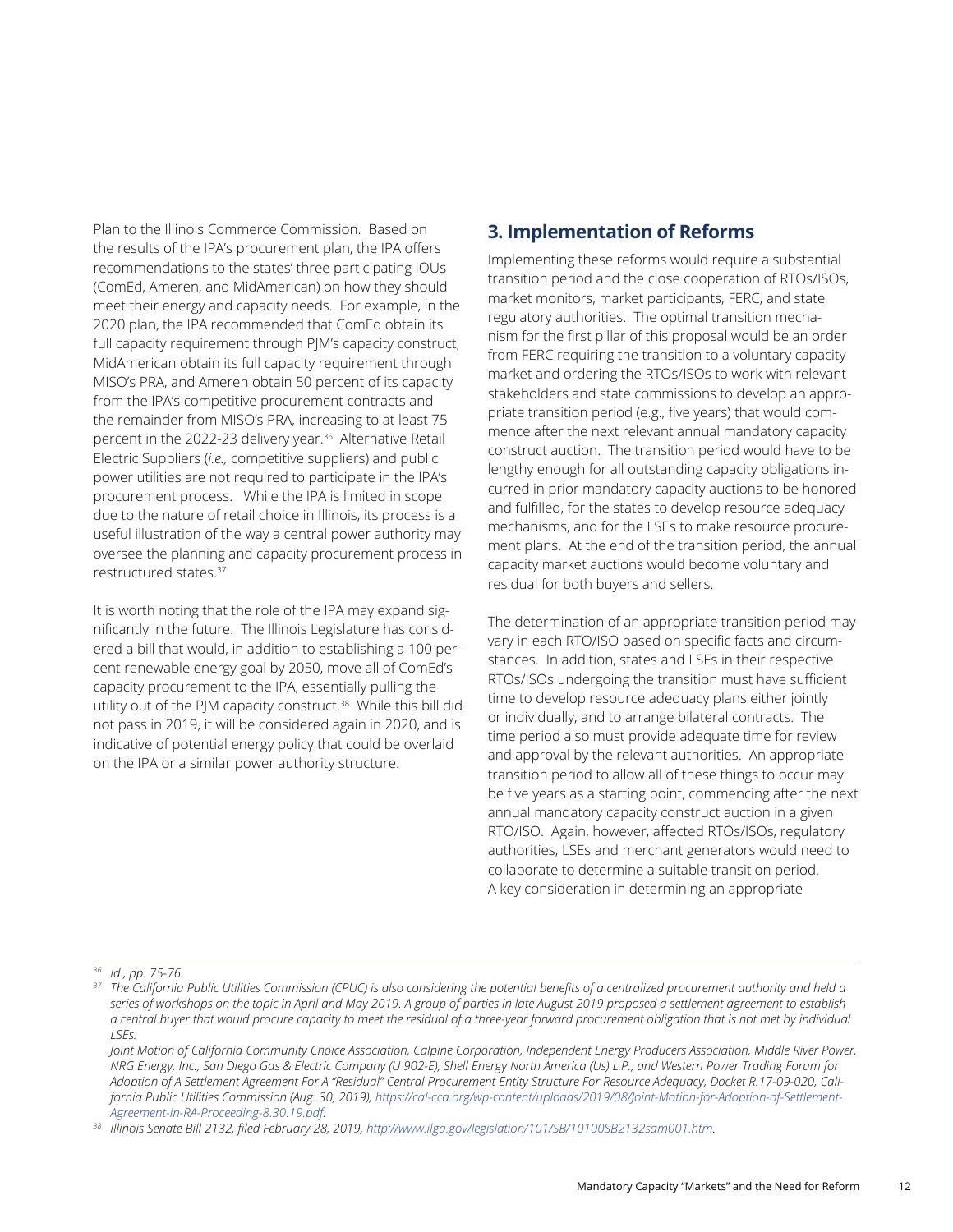transition period is what entity individual states select as responsible for planning and for resource procurement. As noted, planning and procurement may be done by a state entity, a power authority, or LSEs themselves under broader state criteria. Competitive retail suppliers are considered LSEs and, theoretically, could be the entity responsible for planning. But these entities are subject to more frequent changes in load and do not engage in longer-term contracts, as are often needed to finance capacity development. The BiCap proposal places responsibility for capacity on the distribution utilities, allowing for more stable load . Alternatively, a power authority could conduct resource planning and procurement for all state-jurisdictional LSEs. Because public power does not engage in retail choice, this issue applies only to IOUs.

States and affected LSEs need to evaluate the extent to which regulatory/resource planning authorities or approaches would need to be reordered to institute the desired architecture for resource adequacy evaluation and procurement. To allow for an orderly transition, each state needs to address this before implementing a new approach. Statutory or administrative changes may be necessary.

Finally, before embarking on the market transition, LSEs and planning entities *(i.e.*, state agencies or power authorities) within an RTO/ISO should collaborate to consider the processes for resource procurement, general coordination and information-sharing. However, FERC approval would not be required for such processes. This would help resource adequacy evaluations to proceed in similar ways in states throughout an RTO/ISO footprint.<sup>39</sup> A key part of these considerations would be to establish a framework for voluntary information-sharing so states and utilities would have a broader understanding of the nature of the resource mix under development within the RTO region.

*The states continue to retain their jurisdiction over generation and resource choices and, as such, have implemented mechanisms to procure or retain certain resources needed to meet state policy goals.*

*<sup>39</sup> The Electric Reliability Council of Texas' (ERCOT) Regional Planning Group (RPG) is as an example of this collaborative process. Through the RPG, stakeholders provide input and recommendations on transmission planning activities within ERCOT. All transmission service providers in ERCOT are required to participate in the RPG, but participation is open to all stakeholders including the Staff of the Public Utility Commission of Texas, government officials, and consumer groups. See, ERCOT, ERCOT Regional Planning Group Charter, p. 2 (July 1, 2018), [http://www.](http://www.ercot.com/committee/rpg) [ercot.com/committee/rpg](http://www.ercot.com/committee/rpg).*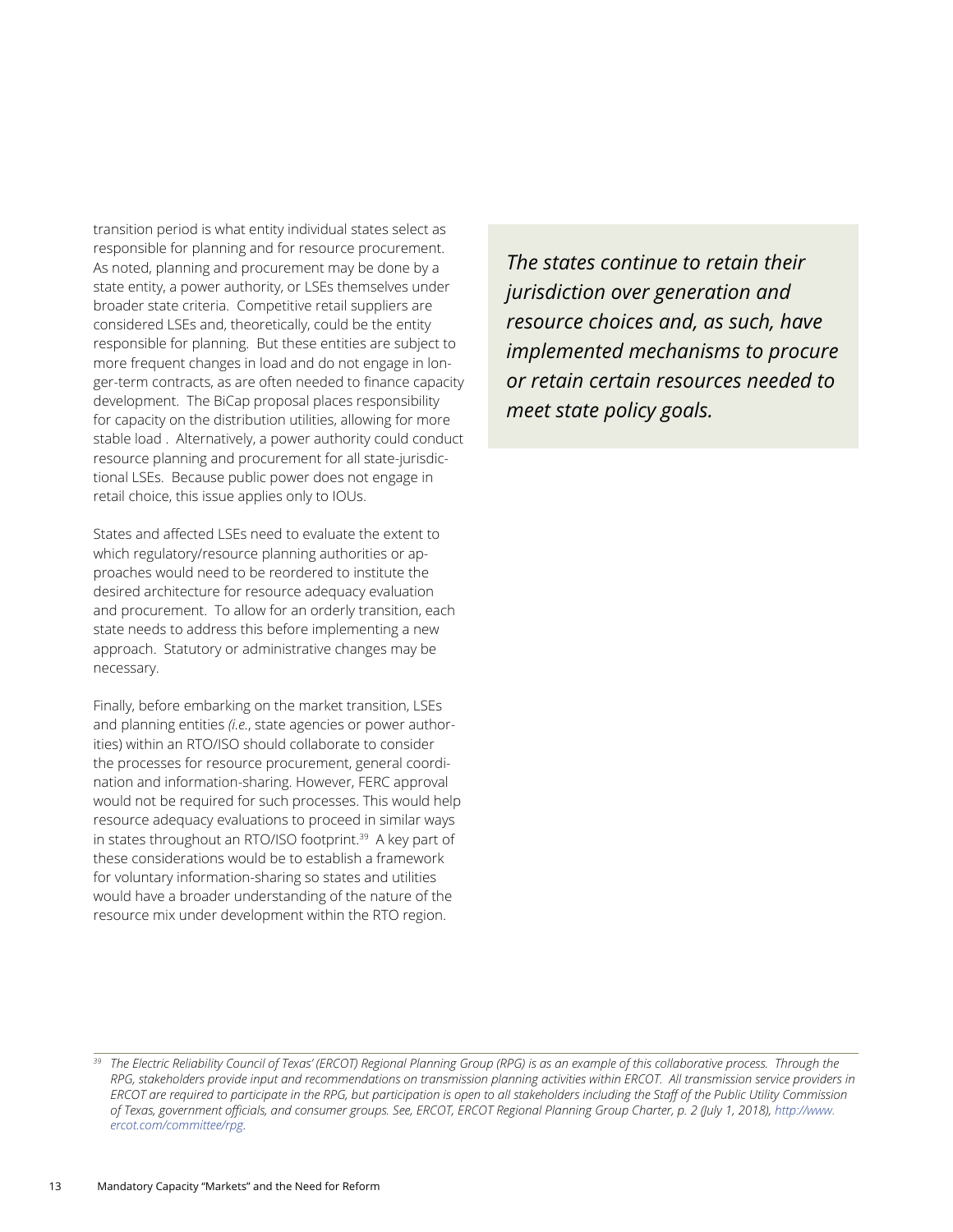## <span id="page-16-0"></span>Conclusion

The time for capacity construct reform is now. Reliance on these constructs continues to spawn ever more creative and complex interventions by states and RTOs/ISOs. Rather than forcing LSEs, merchant generators and other market participants to adapt to constantly changing rules and requirements, the transition from mandatory capacity constructs to voluntary, short-term, residual markets is in the best interest of customers. The current mandatory capacity construct will not accommodate state and public power policies; rather, the RTOs/ISOs will continue to implement, patch and plug "mitigation" solutions solely in the name of keeping intact a "market" that exists in name only.

This proposal places RTOs/ISOs in the role of supporting LSEs and states in procuring supply to meet resource adequacy requirements, which is what many signed up for in the first place when moving towards a market model. While the specific implementation of the proposal can vary within each state, the critical component is to allow states and LSEs to utilize a combination of bilateral contracts, self-builds and market opportunities to meet resource adequacy requirements based on circumstances specific to each LSE, with appropriate state oversight. This proposal for reform recognizes above all that customers are best served when utilities and states have greater agency over their own resource planning and procurement processes. Customers will benefit from a flexible yet comprehensive planning paradigm, and this reform proposal is a first step toward making that a reality.

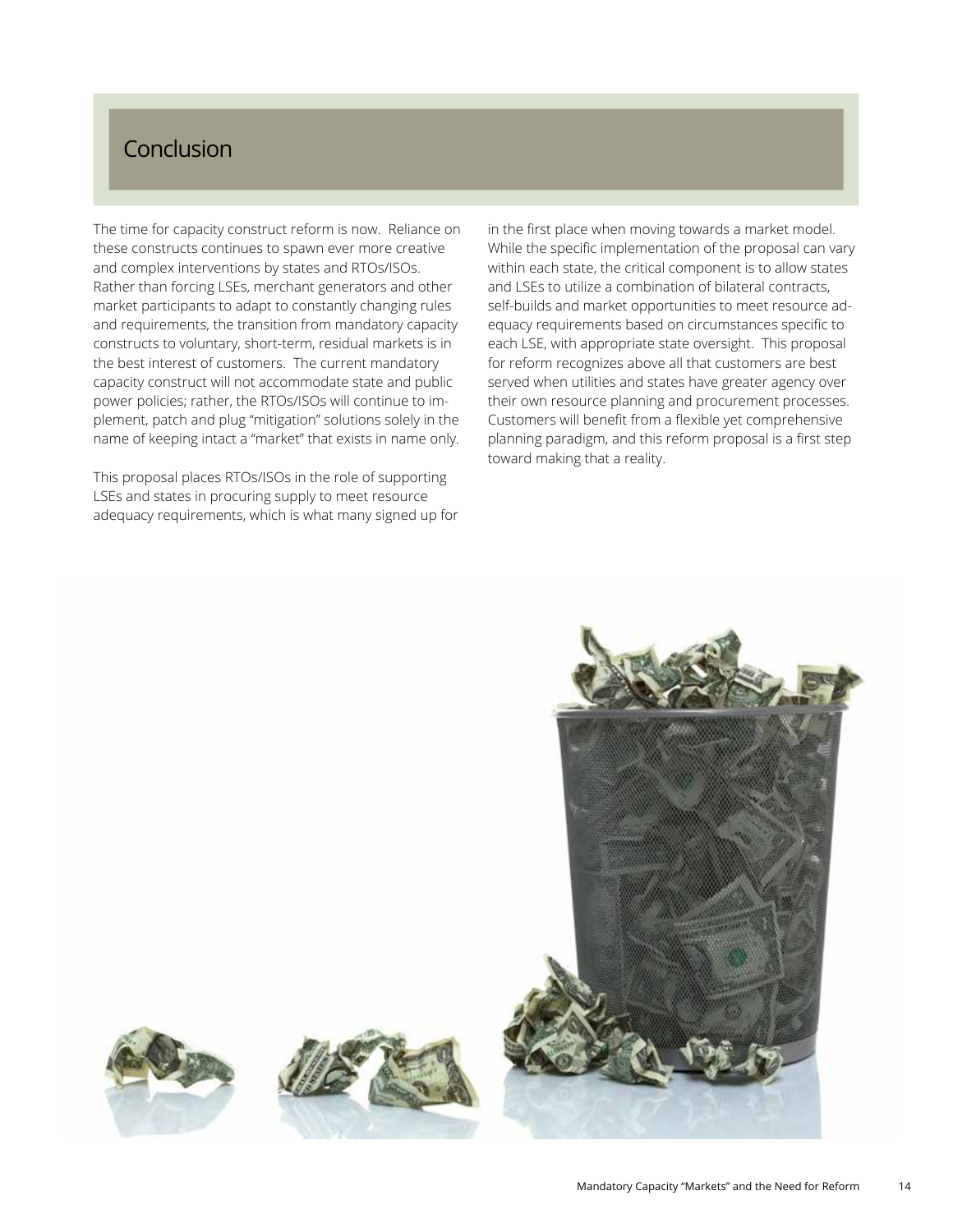## <span id="page-17-0"></span>APPENDIX: Retail Restructured State Actions and RTO/ISO Interventions

## **Retail Restructured State Actions**

#### **Direct Payments for Existing Resources**

As two recent failed court challenges to the ZEC programs in Illinois and New York demonstrate, state-directed payments to preferred resources through the purchase of zero carbon emissions remain a viable option were it not for the recent expansion of a MOPR to certain existing resources in PJM. In September 2018, the Seventh Circuit Court of Appeals dismissed a challenge to Illinois' ZEC procurement process and the Second Circuit dismissed a similar challenge to New York's ZEC program only weeks later.<sup>40</sup> At the heart of both of these court challenges were arguments by merchant generation owners that state-regulated ZEC programs are pre-empted by the Federal Power Act (FPA), intrude on the authority of the FERC to regulate wholesale power markets, and conflict with FERC's regulatory regime by distorting market outcomes.<sup>41</sup> FERC filed an amicus brief in the Seventh Circuit in support of Illinois, stating plainly: "[t]he Illinois program is not preempted."42 In its brief, FERC preserved its jurisdictional authority and argued that if ZEC programs do interfere with wholesale capacity markets, it should be FERC, not the courts, tasked with rectifying the issue.43 In April 2019, the U.S. Supreme

Court rejected petitions from merchant generators to review the Second Circuit and Seventh Circuit decisions.

Following in the steps of its ZEC forefathers, the New Jersey Legislature enacted its own ZEC program in May 2018.44 New Jersey is home to two nuclear plants, the dual-unit 2,278-MW Salem Nuclear Generating Station and the single-unit 1,173-MW Hope Creek Nuclear Generating Station. Together, these plants account for 90 percent of the state's zero-emission, carbon-free electric generation resources.<sup>45</sup> Under the new ZEC program, the nuclear facilities could receive approximately \$300 million annually from ZEC credits purchased by the state's electric distribution companies.

On April 18, 2019, the New Jersey Board of Public Utilities (BPU) approved ZECs for PSEG Nuclear LLC's Salem and Hope Generating Stations.<sup>46</sup> Although BPU staff found that the three nuclear units "are not in financial distress and are viable under current market conditions,"47 the Board awarded the ZECs based on consideration of operational and market risks facing the plants, and on the impacts of the plants' retirement on fuel diversity, fuel security, compliance with state environmental goals, and the state and regional economy.48

Connecticut also arranged for payments to retain the generation from Dominion Energy's Millstone facility, the state's only operational nuclear power plant, through

*<sup>40</sup> Electric Power Supply Ass'n. et al.,* v. Anthony M. Star, et al.*, Nos. 904 F.3d 518 (7th Cir. Sept. 13, 2018); and Coalition for Competitive Electricity et al. v. Zibelman, et al., 906 F.3d 41 (2nd Cir. 2018), cert. den. sub nom. Electric Power Supply Ass'n v. Rhodes, U.S., 139 S. Ct. 1547 (April 15, 2019).*

*<sup>41</sup> Brief of Plaintiffs-Appellants at 3, Electric Power Supply Ass'n. et al.,* v. Anthony M. Star, et al.*, Nos. 17-2433, 17-2445, 2018 U.S. App. LEXIS 25980 (7th Cir. filed Aug. 28, 2017); and Brief and Special Appendix for Plaintiffs-Appellants at 3, Coalition for Competitive Electricity et al. v. Zibelman, et al., No. 17-2654-cv (2nd Cir. filed Oct. 13, 2017). A secondary argument in both complaints was whether the ZEC programs violate the dormant Commerce Clause by discriminating in favor of in-state businesses because the ZEC programs provide a preference for in-state nuclear facilities. This challenge is of less relevance for the purpose of this paper and therefore we do not address it further, though both the Seventh and Second Circuits ultimately determined that the claims brought under the dormant Commerce Clause failed.*

*<sup>42</sup>* Brief for the United States and the Federal Energy Regulatory Commission as Amici Curiae in Support of Defendants-Respondents and Affirmance at 7, *Electric Power Supply Ass'n. et al., v. Anthony M. Star, et al., Nos. 17-2433, 17-2445, 2018 U.S. App. LEXIS 25980 (7th Cir. filed* 

*May 29, 2018) (FERC Amicus Brief). 43 FERC Amicus Brief at 20, Electric Power Supply Ass'n. et al., v. Anthony M. Star, et al., Nos. 17-2433, 17-2445, 2018 U.S. App. LEXIS 25980 (7th Cir. filed May 29, 2018).* 

*<sup>44</sup> S2313, 218th Leg., First Annual Sess. (N.J. 2018). 45 See, PSEG Power LLC, About Our Plants, [https://corporate.pseg.com/aboutpseg/companyinformation/thepsegfamilyofcompanies/psegnucle](https://corporate.pseg.com/aboutpseg/companyinformation/thepsegfamilyofcompanies/psegnuclearllc)[arllc](https://corporate.pseg.com/aboutpseg/companyinformation/thepsegfamilyofcompanies/psegnuclearllc) (last visited September 26, 2019. PSEG owns 57 percent of Salem and 100 percent of Hope Creek. Exelon Corporation owns the remaining 43 percent of Salem.*

*<sup>46</sup> New Jersey Board of Public Utilities, Docket No. EO18080899, E018121338, and E018121337, Order Determining the Eligibility of Hope Creek, Salem 1, And Salem 2, Nuclear Generators to Receive ZECs (issued April 19, 2019), [https://www.bpu.state.nj.us/bpu/pdf/boar](https://www.bpu.state.nj.us/bpu/pdf/boardorders/2019/20190418/4-18-19-9A.pdf)[dorders/2019/20190418/4-18-19-9A.pdf](https://www.bpu.state.nj.us/bpu/pdf/boardorders/2019/20190418/4-18-19-9A.pdf) (NJBPU ZEC Awards Order).*

*<sup>47</sup> NJBPU ZEC Awards Order, p. 10.*

*<sup>48</sup> NJBPU ZEC Awards Order, p. 14-15.*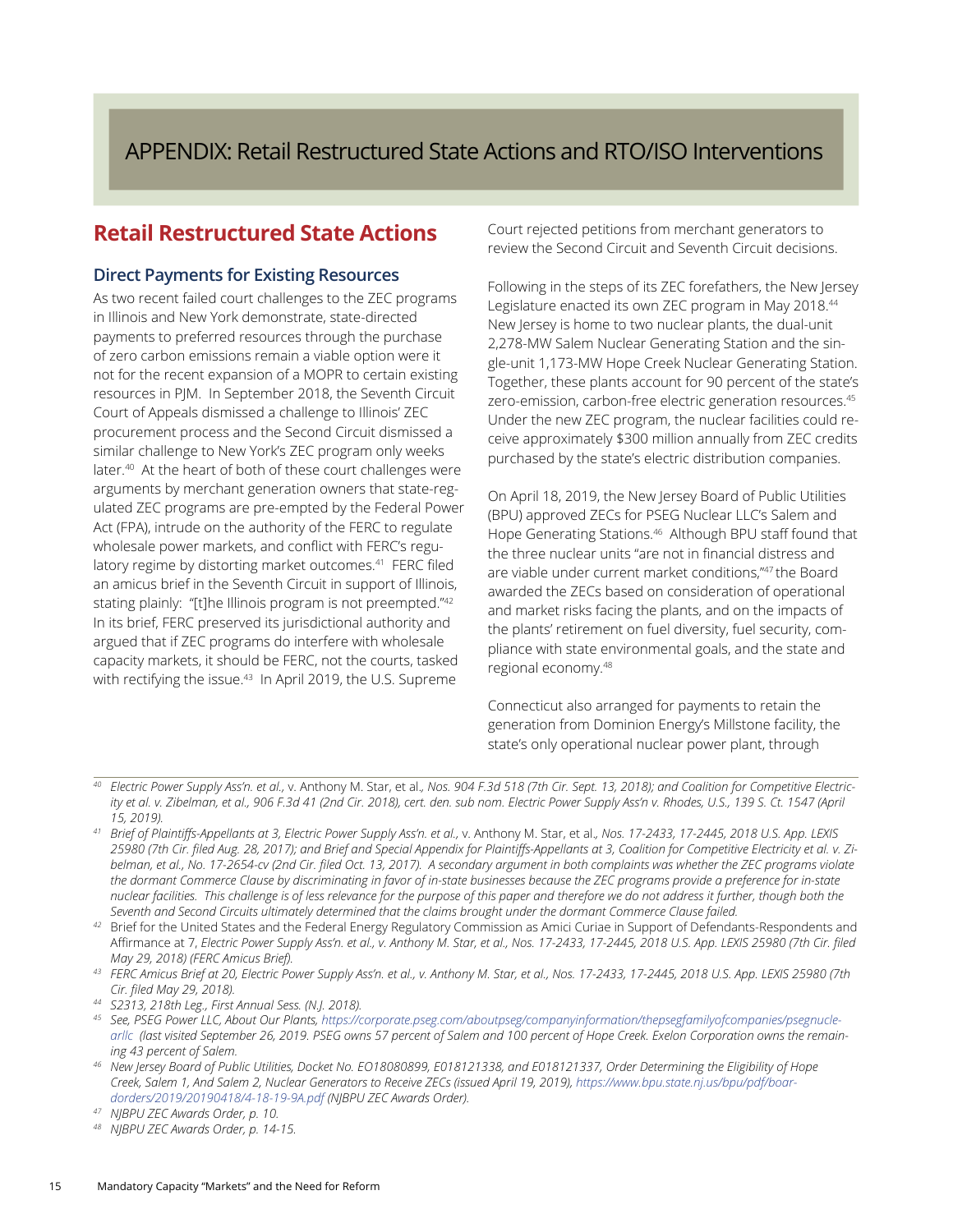participation of that facility in a broader procurement of zero carbon resources. As directed by the Legislature, 49 the Public Utilities Regulatory Authority (PURA) and Department of Energy and Environmental Protection (DEEP) conducted a resource assessment of the Millstone nuclear plant and determined that Millstone's generation is crucial to meeting the state's fuel security and greenhouse gas reduction targets. The state allows a generator to apply to DEEP to be considered an "existing resource confirmed at risk" and therefore eligible to compete in a newly established DEEP procurement process for new and existing zero-emission facilities (Zero Carbon RFP).<sup>50</sup>

On December 28, 2018, the Governor and DEEP announced the selections under the Zero Carbon RFP,51 which included a 10-year contract for half of the output of Millstone. Another nuclear plant, the Seabrook Station in New Hampshire, was selected through the RFP. However, because Seabrook's owners did not declare the plant at risk of early retirement, the plant was selected on the basis of its price offer. Dominion Energy and Connecticut's two electric utility companies, Eversource and United Illuminating, reached an agreement on the terms of the contract in March 2019, reportedly at a lower price than originally accepted in the RFP,<sup>52</sup> and the contracts were approved by the PURA in September 2019.<sup>53</sup>

Additional efforts to develop existing resource support programs in other restructured states further signal that these state actions are not a fleeting trend. In July 2019,

Ohio Governor Mike DeWine signed HB 6,<sup>54</sup> which established a mechanism to provide up to \$150 million in payments to the state's nuclear plants along with \$20 million for certain planned utility-scale solar facilities from 2021 through 2027. The bill also created a non-bypassable charge to provide financial support for two coal-generation facilities operated by the Ohio Valley Electric Corporation, an entity co-owned by three IOUs.

The state-directed payment model that underlies ZEC systems in Illinois, New York and New Jersey bears similarities to both bilateral contracting and resource planning. For example, under the ZEC program established in Illinois by the Future Energy Jobs Bill (FEJB), the Illinois Power Agency utilizes a ZEC RFP process to procure ZECs for subject utilities (*i.e.,* Ameren Illinois, Commonwealth Edison Company, or MidAmerican Energy Company).<sup>55</sup> As part of the RFP process, the IPA developed a model ZEC agreement for suppliers and utilities.<sup>56</sup> The outcome of the ZEC procurement process is therefore a bilateral contract between the successful supplier and utility required to procure ZECs pursuant to the jobs bill. Similarly, under one component of the Clean Energy Standard (CES) in New York, LSEs are required to purchase ZECs annually based upon the LSE's proportional amount of statewide load in a each compliance year.<sup>57</sup> The New York State Energy Research and Development Authority (NYSERDA) developed an Agreement for the Sale of ZECs, with standard terms and conditions approved by the New York Public

<sup>&</sup>lt;sup>49</sup> Public Act 17-3, S.B. No. 1501, 2017 Gen. Assem., June Spec. Sess. (Conn. 2017).<br><sup>50</sup> Conn. Dep't. of Energy & Envtl. Prot. and Conn. Pub. Utils. Regulatory Auth., Resource Assessment of Millstone Pursuant to Executiv 59 and Public Act 17-3; Determination Pursuant to Public Act 17-3 (2018) available at [http://www.dpuc.state.ct.us/DEEPEnergy.nsf/c6c6d525f-](http://www.dpuc.state.ct.us/DEEPEnergy.nsf/c6c6d525f7cdd1168525797d0047c5bf/cbc977effc0e623985258227005d607e/$FILE/DEEP-PURA%20FINAL%20Report%20and%20Determination%202-1-18.pdf)*[7cdd1168525797d0047c5bf/cbc977effc0e623985258227005d607e/\\$FILE/DEEP-PURA%20FINAL%20Report%20and%20Determination%20](http://www.dpuc.state.ct.us/DEEPEnergy.nsf/c6c6d525f7cdd1168525797d0047c5bf/cbc977effc0e623985258227005d607e/$FILE/DEEP-PURA%20FINAL%20Report%20and%20Determination%202-1-18.pdf)*

[<sup>2-1-18.</sup>pdf](http://www.dpuc.state.ct.us/DEEPEnergy.nsf/c6c6d525f7cdd1168525797d0047c5bf/cbc977effc0e623985258227005d607e/$FILE/DEEP-PURA%20FINAL%20Report%20and%20Determination%202-1-18.pdf)<br><sup>51</sup> Gov. Malloy Announces Zero-Carbon Resource Selections, December 28, 2018, https://www.ct.gov/deep/cwp/view.asp?Q=607002&A=4965.

<sup>&</sup>lt;sup>52</sup> Governor Lamont and Commissioner Dykes: Agreement Between Dominion and Eversource/UI Good for Environment, Economy, and Rate*payers, March 15, 2019, [https://portal.ct.gov/Office-of-the-Governor/News/Press-Releases/2019/03-2019/Governor-Lamont-Agreement-Be](https://portal.ct.gov/Office-of-the-Governor/News/Press-Releases/2019/03-2019/Governor-Lamont-Agreement-Between-Dominion-and-Eversource-UI)-*

*[tween-Dominion-and-Eversource-UI.](https://portal.ct.gov/Office-of-the-Governor/News/Press-Releases/2019/03-2019/Governor-Lamont-Agreement-Between-Dominion-and-Eversource-UI) 53 Governor Lamont Applauds PURA Approval of Millstone Contract Between Dominion, Eversource, and United Illuminating, September 18, 2019, [https://portal.ct.gov/Office-of-the-Governor/News/Press-Releases/2019/09-2019/Governor-Lamont-Applauds-PURA-Approval-of-Mill](https://portal.ct.gov/Office-of-the-Governor/News/Press-Releases/2019/09-2019/Governor-Lamont-Applauds-PURA-Approval-of-Millstone-Contract)[stone-Contract.](https://portal.ct.gov/Office-of-the-Governor/News/Press-Releases/2019/09-2019/Governor-Lamont-Applauds-PURA-Approval-of-Millstone-Contract)*

*<sup>54</sup> Amended Substitute House Bill Number 6, available at: [http://search-prod.lis.state.oh.us/solarapi/v1/general\\_assembly\\_133/bills/hb6/EN/06?-](http://search-prod.lis.state.oh.us/solarapi/v1/general_assembly_133/bills/hb6/EN/06?format=pdf)*

[format=pdf.](http://search-prod.lis.state.oh.us/solarapi/v1/general_assembly_133/bills/hb6/EN/06?format=pdf)<br><sup>55</sup>Illinois Power Agency, Zero Emission Credits, https://www.ipa-energyrfp.com/zero-emission-credits/ (last visited Sept. 26, 1019).<br><sup>56</sup> See, Illinois Power Agency, Model Zero Emission Credit Agreement (Nov.

<sup>57</sup> NYSERDA Clean Energy Standard, REC and ZEC Purchasers, [https://www.nyserda.ny.gov/All-Programs/Programs/Clean-Energy-Standard/REC](https://www.nyserda.ny.gov/All-Programs/Programs/Clean-Energy-Standard/REC-and-ZEC-Purchasers)*[and-ZEC-Purchasers](https://www.nyserda.ny.gov/All-Programs/Programs/Clean-Energy-Standard/REC-and-ZEC-Purchasers) (last visited Sept. 26, 2019).*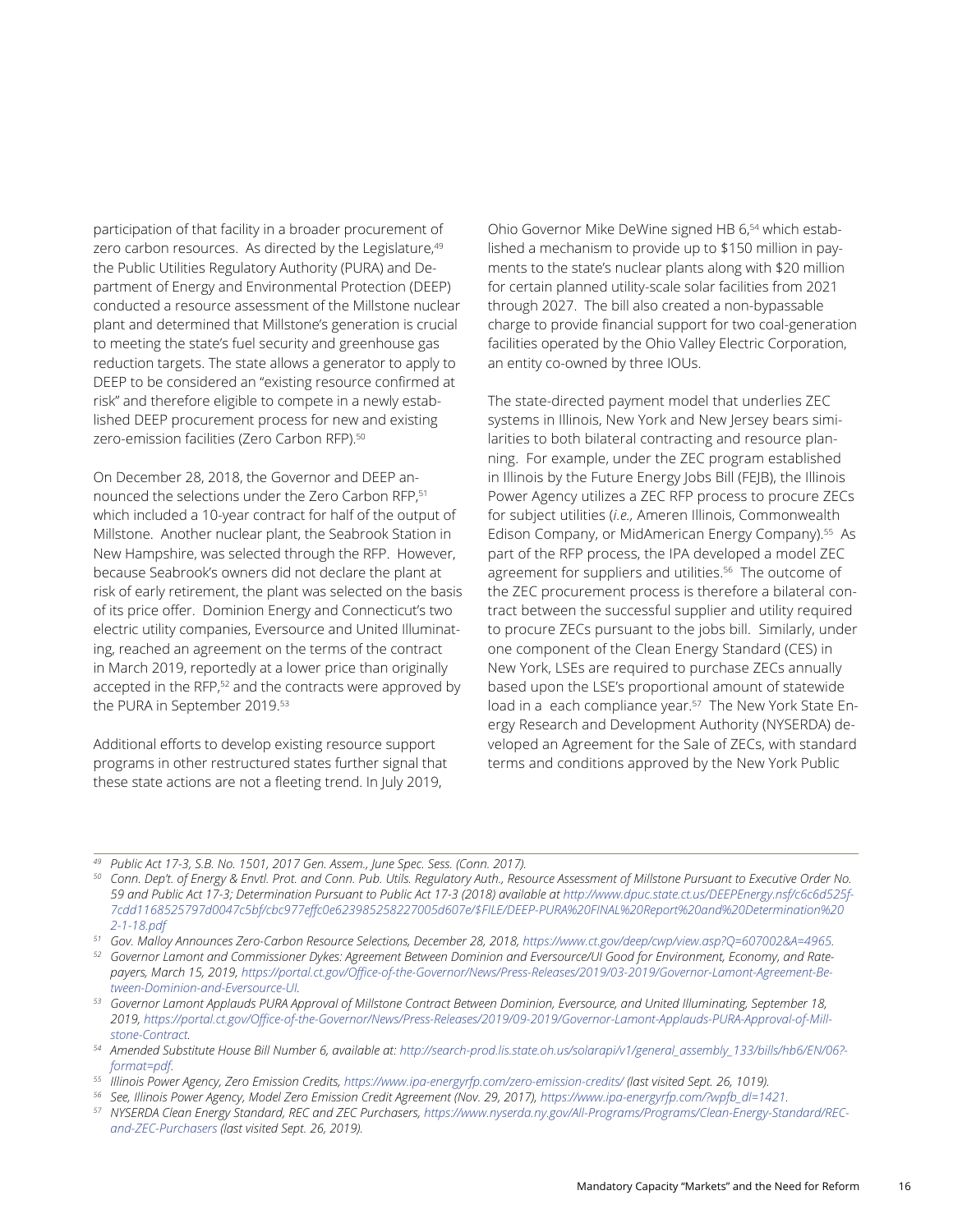Service Commission.<sup>58</sup> Both of these programs utilize a procurement process and ultimately a long-term bilateral contract between the state and the utility to implement the ZEC requirements.

#### **Procurement of New Generation Resources**

This second group of state programs involves the direct procurement of specific new resource types through the issuance of requests for proposals, followed by the arrangement of long-term bilateral contracts with the IOUs either for the output of the resource or for RECs. This direct procurement, typically for new renewable resources, both replaces retiring resources and increases the portion of the resource mix from renewable resources. The incremental, yet increasing reach of these state programs shows that the restructured states will continue to turn to their respective legislatures to achieve their desired energy mix.

The Massachusetts General Court (the state Legislature) created a *de facto* legislative IRP in 2016 by passing legislation requiring that the state's IOUs procure 1,200 MW of clean energy (hydropower or another Class I renewable resource) by 2022 and 1,600 MW of offshore wind by

2027.59 A second bill, passed in 2018, requires the state to investigate whether the utilities should procure up to 1,600 MW of additional offshore wind, $60$  resulting in a May 2019 report by the Department of Energy Resources recommending such additional procurement, if found to be cost-effective.<sup>61</sup> This procurement will help to replace output of the 680-MW Pilgrim Nuclear Power Station, which shut down on May 31, 2019.

The state oversaw an RFP solicitation for offshore wind projects and ultimately selected two proposals that each provide 800 MW of offshore wind energy, with a combined generation expected to equal 12 percent of the state's annual demand.<sup>62</sup> The Massachusetts Department of Public Utilities (DPU) approved long-term contracts for one project in April 2019.63 Negotiations for a second project are under way at this writing. In June 2019, the DPU also approved twenty-year contracts for the purchase of incremental hydropower from Hydro-Quebec. The power for this project does not come from a newly constructed plant, but represents an increase above past hydropower deliveries. 64

Other states seek to procure new renewable resources with a focus on offshore wind. In May 2017, Maryland

*<sup>58</sup> New York Public Service Commission, Case 15-E-0302, Order Approving Administrative Cost Recovery, Standardized Agreements and Backstop Principles (Nov. 17, 2016) ("By this order, the Commission (1) approves a reduced ZEC adder for the recovery of ZEC administrative costs; (2) authorizes other REC and ZEC administrative costs, reduced from the amounts initially projected by NYSERDA, to be recovered by NYSERDA from existing fund balances; (3) approves the form and content of standard ZEC and REC agreements to govern REC and ZEC transactions between NYSERDA and the LSEs; (4) approves principles for the electric distribution companies to provide a customer funded financial backstop guarantee mechanism to ensure payments will be made to REC and ZEC generators; and (5) directs electric distribution companies to collaborate with NYSERDA and Staff of the Department of Public Service to develop an implementation process to effectuate the backstop*  mechanism"); see also Standard Zero-Emissions Energy Certificate Purchase Agreement, [https://www.nyserda.ny.gov/All-Programs/Programs/](https://www.nyserda.ny.gov/All-Programs/Programs/Clean-Energy-Standard/REC-and-ZEC-Purchasers/FAQs-for-Load-Serving-Entities)<br>Clean-Energy-Standard/REC-and-ZEC-Purchasers/FAOs-for-Load-Serving-Entities.

<sup>&</sup>lt;sup>59</sup> An Act Relative to Energy Diversity, Mass. Acts 2016 c. 188 §§ 83C, 83D.<br><sup>60</sup> An Act to Advance Clean Energy, Mass. Acts 2018 c. 227 § 21(a).

*<sup>61</sup> Offshore Wind Study, Massachusetts Department of Energy Resources (May 2019), [https://www.mass.gov/files/documents/2019/05/31/](https://www.mass.gov/files/documents/2019/05/31/OSW%20Study%20-%20Final.pdf) [OSW%20Study%20-%20Final.pdf.](https://www.mass.gov/files/documents/2019/05/31/OSW%20Study%20-%20Final.pdf)*

*<sup>62</sup> Project Selected to Increase Offshore Wind Energy in the Commonwealth, Press Release, Massachusetts Executive Office of Energy and Environ*mental Affairs & Department of Energy Resources, October 30, 2019, [https://www.mass.gov/news/project-selected-to-increase-offshore-wind-en](https://www.mass.gov/news/project-selected-to-increase-offshore-wind-energy-in-the-commonwealth)*[ergy-in-the-commonwealth](https://www.mass.gov/news/project-selected-to-increase-offshore-wind-energy-in-the-commonwealth).*

<sup>&</sup>lt;sup>63</sup> *Department of Public Utilities Approves Offshore Wind Energy Contracts, Massachusetts PUD Press Release, April 16, 2019, [https://www.mass.](https://www.mass.gov/news/department-of-public-utilities-approves-offshore-wind-energy-contracts)<br>gov/news/department-of-public-utilities-approves-offshore-wind-energy-contrac* 

<sup>&</sup>lt;sup>64</sup> Department of Public Utilities Approves Hydroelectricity Contracts, Press Release (June 26, 2019), [https://www.mass.gov/news/depart](https://www.mass.gov/news/department-of-public-utilities-approves-hydroelectricity-contracts)*[ment-of-public-utilities-approves-hydroelectricity-contracts](https://www.mass.gov/news/department-of-public-utilities-approves-hydroelectricity-contracts).*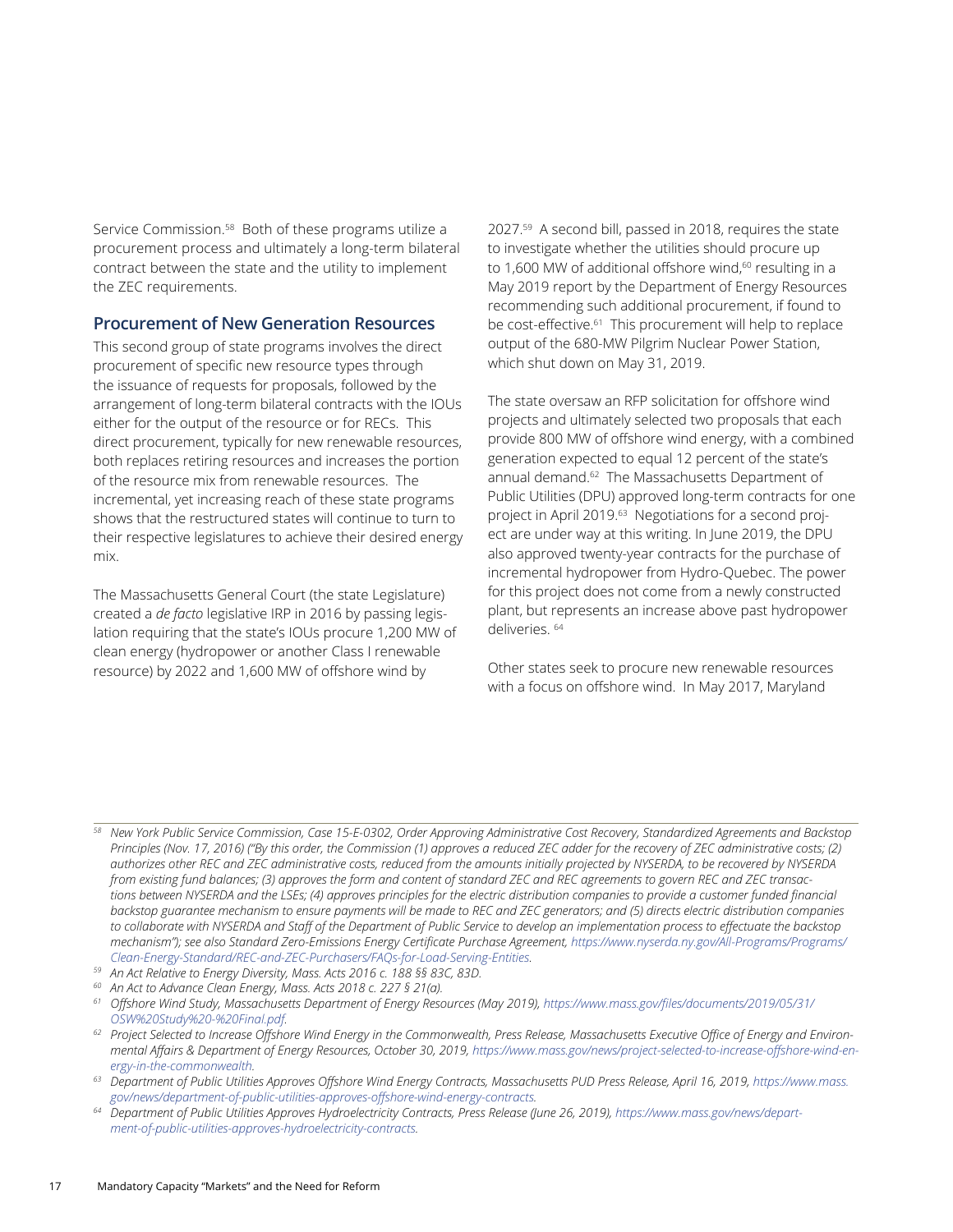awarded contracts for Offshore Renewable Energy Credits (ORECs) to two planned projects conditioned on requirements for job creation, ratepayer savings, community investments, and minimization of the impacts on shore views.65 The projects are still under development. Connecticut had selected nine new solar projects and one new offshore wind project as part of the 2018 Zero Carbon RFP. Further, in compliance with 2019 state legislation, the Connecticut DEEP issued a request for proposals for offshore wind, resulting in the selection of an 804-MW project to advance to contract negotiations with the state's electric distribution companies. The project is expected to provide 14 percent of the state's electricity supply.<sup>66</sup> The New Jersey BPU in June 2019 awarded a contract for the purchase of ORECs by retail energy suppliers from a 1,100-MW project over a twenty-year period.67 New York also issued a solicitation for offshore wind and in October 2019 signed contracts with the New York State Energy Research and Development Authority to purchase 1,696 MW of ORECs for twenty-five years.<sup>68</sup>

State procurement of new resources has many elements of bilateral contracting and long-term planning. For example, legislators in Massachusetts made two resource

planning decisions. First, no state action has been taken to prevent the retirement of nuclear generators, creating a resource need. Second, the state established a policy goal for a greater level of zero-emission generation with a focus on hydropower and offshore wind. The Massachusetts General Court then mandated bilateral contracting to implement its resource acquisition choices. Section 83C of the Energy Diversity Act (Mass. Stat. 2016 c. 188) directs distribution companies to solicit proposals for offshore wind and, upon receipt of reasonable proposals, directs distribution companies to enter into "cost-effective long-term contracts" to be approved by the Massachusetts DPU.69 Similarly, the legislation in Section 83D directs the same process for "clean energy generation resources," which include firm hydropower, renewables paired with firm hydropower, and other renewable generation. Section 83D goes further, targeting procurement of 9,450,000 megawatt-hours per year of generation<sup>70</sup> from clean energy generation resources.71

*<sup>65</sup> Maryland PSC Awards ORECS to Two Offshore Wind Developers Projects to Create Jobs, Economic Development in New Industry, May 11, 2017, <https://www.psc.state.md.us/wp-content/uploads/PSC-Awards-ORECs-to-US-Wind-Skipjack.pdf>*

<sup>&</sup>lt;sup>66</sup> DEEP Announces Selection of 804 MW of Offshore Wind Power from Park City Wind Project, DEEP Press Release, December 5, 2019, [https://](https://www.ct.gov/deep/cwp/view.asp?A=5009&Q=610542) *[www.ct.gov/deep/cwp/view.asp?A=5009&Q=610542.](https://www.ct.gov/deep/cwp/view.asp?A=5009&Q=610542)*

*<sup>67</sup> In the Matter of the Board of Public Utilities Offshore Wind Solicitation for 1,100 MW-Evaluation of the Offshore Wind Applications, New Jersey Board of Public Utilities, Docket No QO18121289 June 21, 2019, [https://www.state.nj.us/bpu/pdf/boardorders/2019/20190621/6-21-19-8D.](https://www.state.nj.us/bpu/pdf/boardorders/2019/20190621/6-21-19-8D.pdf) [pdf](https://www.state.nj.us/bpu/pdf/boardorders/2019/20190621/6-21-19-8D.pdf).*

*<sup>68</sup> New York State Offshore Wind, 2018 Solicitation, [https://www.nyserda.ny.gov/All%20Programs/Programs/Offshore%20Wind/Offshore%20](https://www.nyserda.ny.gov/All%20Programs/Programs/Offshore%20Wind/Offshore%20Wind%20Solicitations/Generators%20and%20Developers/2018%20Solicitation)*

[Wind%20Solicitations/Generators%20and%20Developers/2018%20Solicitation.](https://www.nyserda.ny.gov/All%20Programs/Programs/Offshore%20Wind/Offshore%20Wind%20Solicitations/Generators%20and%20Developers/2018%20Solicitation)<br>An Act Relative to Energy Diversity, 2016 Mass. Acts c. 188 § 83C(a) ("In order to facilitate the financing of offshore wind energy generation *resources in the commonwealth, not later than June 30, 2017, every distribution company shall jointly and competitively solicit proposals for offshore wind energy generation; and, provided, that reasonable proposals have been received, shall enter into cost-effective long-term contracts. Long-term contracts executed pursuant to this section shall be subject to the approval of the department of public utilities and shall be* 

*apportioned among the distribution companies."). 70 Energy Diversity Act, 2016 Mass. Acts c. 188, Section 83D(a) ("In order to facilitate the financing of clean energy generation resources, not later than April 1, 2017, every distribution company shall jointly and competitively solicit proposals for clean energy generation and, provided that*  reasonable proposals have been received, shall enter into cost-effective long-term contracts for clean energy generation for an annual amount *of electricity equal to approximately 9,450,000 megawatts-hours. Long-term contracts executed pursuant to this section shall be subject to the approval of the department of public utilities and shall be apportioned among the distribution companies under this section"); see id. at Section 83B ("'Clean energy generation', either: (i) firm service hydroelectric generation from hydroelectric generation alone; (ii) new Class I RPS eligible resources that are firmed up with firm service hydroelectric generation; or (iii) new Class I renewable portfolio standard eligible resources."). 71 H. 4568, Section 83D(a).*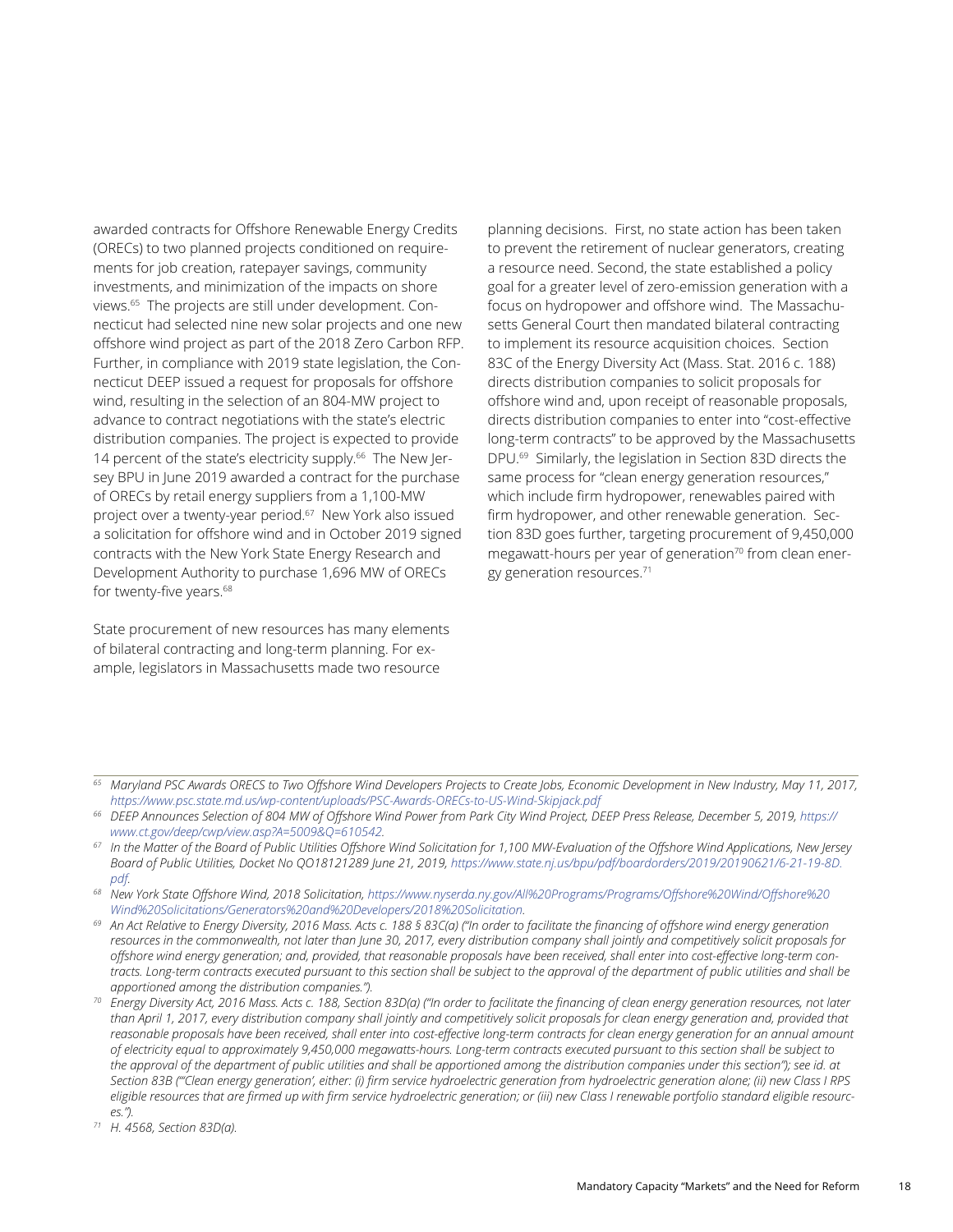## **RTO/ISO Interventions**

#### **Minimum Offer Price Rule**

As noted, the MOPR is the RTO/ISO's biggest impediment to state and utility resource planning and procurement. While implementing a MOPR, PJM and ISO-NE attempted to accommodate these state and utility actions within the context of a MOPR, with little success. The NYISO has buyer-side mitigation rules in place for the down-state zones. While FERC approved exemptions from such rules for certain renewable and self-supply resources, the Commission then in February 2020 narrowed the self-supply exemption and asked the NYISO to reduce the cap for the renewable resource exemption.<sup>72</sup> In two other orders issued that same day, the Commission reversed the previously granted mitigation exemption for certain demand response resources<sup>73</sup> and rejected a requested exemption for energy storage capacity.74

ISO-NE has implemented its latest capacity construct revision, the FERC-approved Competitive Auctions with Sponsored Policy Resources (CASPR) program. CASPR is a two-phase auction with a MOPR in the first stage and a second stage where eligible state-sponsored generators can bid to take the place of retiring resources.76 The retiring resources receive a severance payment equal to the capacity auction price received in the first round, net of the lower price paid to the state-sponsored capacity in the second round. Eligible state-sponsored resources are renewable, clean or alternative energy resources subject to state statute or regulation in place as of January 1, 2018.

In many ways CASPR is a creative, albeit limited, solution to manage the unique conditions of a region faced with a capacity glut and limited fuel source options. However, it is an ISO-sponsored market intervention designed to

compensate for an inadequate market structure. In the 2019 Forward Capacity Auction (FCA) in ISO-NE, procuring resources for the 2022/23 delivery year, just 54 MW of the 800-MW Vineyard Wind installation, which had been awarded a contract through the Massachusetts offshore wind solicitation, cleared the CASPR's second stage auction, although 2,160 MW of retiring resources and 544 MW of new supply participated in this substitution auction.76 In the 2020 FCA, no resources cleared this second auction.

Vineyard Wind was not eligible for a renewable energy exemption from the ISO's MOPR due to language that prevented offshore wind from eligibility. ISO-NE received approval from FERC for a fix to the exemption language, but FERC did not approve a waiver for Vineyard Wind in time for the FCA. This illustrates that the multiple layers of complex market rules intended to "accommodate" the states can instead obstruct implementation of state actions.

In PJM, FERC attempted to address the effect of the ZEC and other state programs on the PJM capacity construct, the Reliability Pricing Model (RPM), through an order issued on June 29, 2018 (Initial PJM RPM Order).<sup>77</sup> In this order, FERC found PJM's Open Access Transmission Tariff (Tariff) to be unjust and unreasonable because it "fails to protect the integrity of competition in the wholesale capacity market against unreasonable price distortions and cost shifts caused by out-of-market support to keep existing uneconomic resources in operation, or to support the uneconomic entry of new resources, regardless of the generation type or quantity of the resources supported by such out-of-market support."

Recognizing that the cycle of interventions impacting the prices paid to the remaining merchant generators and in turn causing development of more interventions designed to address the concerns of the merchant generators could very well continue *ad infinitum*, FERC made a preliminary

*<sup>72</sup> N.Y Indep. System Operator, Inc., 170 FERC ¶ 61,121 (2020)*

*<sup>73</sup> New York State Public Service Commission, et al v. N.Y Indep. System Operator, Inc., 170 FERC ¶ 61,120 (2020).*

*<sup>74</sup> New York State Public Service Commission and New York State Energy Research and Development Authority v. N.Y Indep. System Operator, Inc., 170 FERC ¶ 61,119 (2020).*

*<sup>75</sup> Order on Tariff Filing, Docket No. ER18-619-000, 162 FERC ¶ 61,205 (2018).*

*<sup>76</sup> Summary of Results of the Thirteenth Forward Capacity Auction (FCA 13) for Capacity Commitment Period 2022-2023, Reliability Committee Meeting, ISO-NE Presentation (March 20, 2019), Slide 18, [https://www.iso-ne.com/static-assets/documents/2019/03/a7\\_fca13\\_auction\\_results.](https://www.iso-ne.com/static-assets/documents/2019/03/a7_fca13_auction_results.pdf)*

*[pdf](https://www.iso-ne.com/static-assets/documents/2019/03/a7_fca13_auction_results.pdf). 77 See, Order Rejecting Proposed Tariff Revisions, Granting in Part and Denying in Part Complaint, and Instituting Proceeding Under Section 206 of the Federal Power Act, Docket Nos. EL16-49 et al., 163 FERC ¶ 61,236 (2018) ¶ 150, requests for reh'g pending.*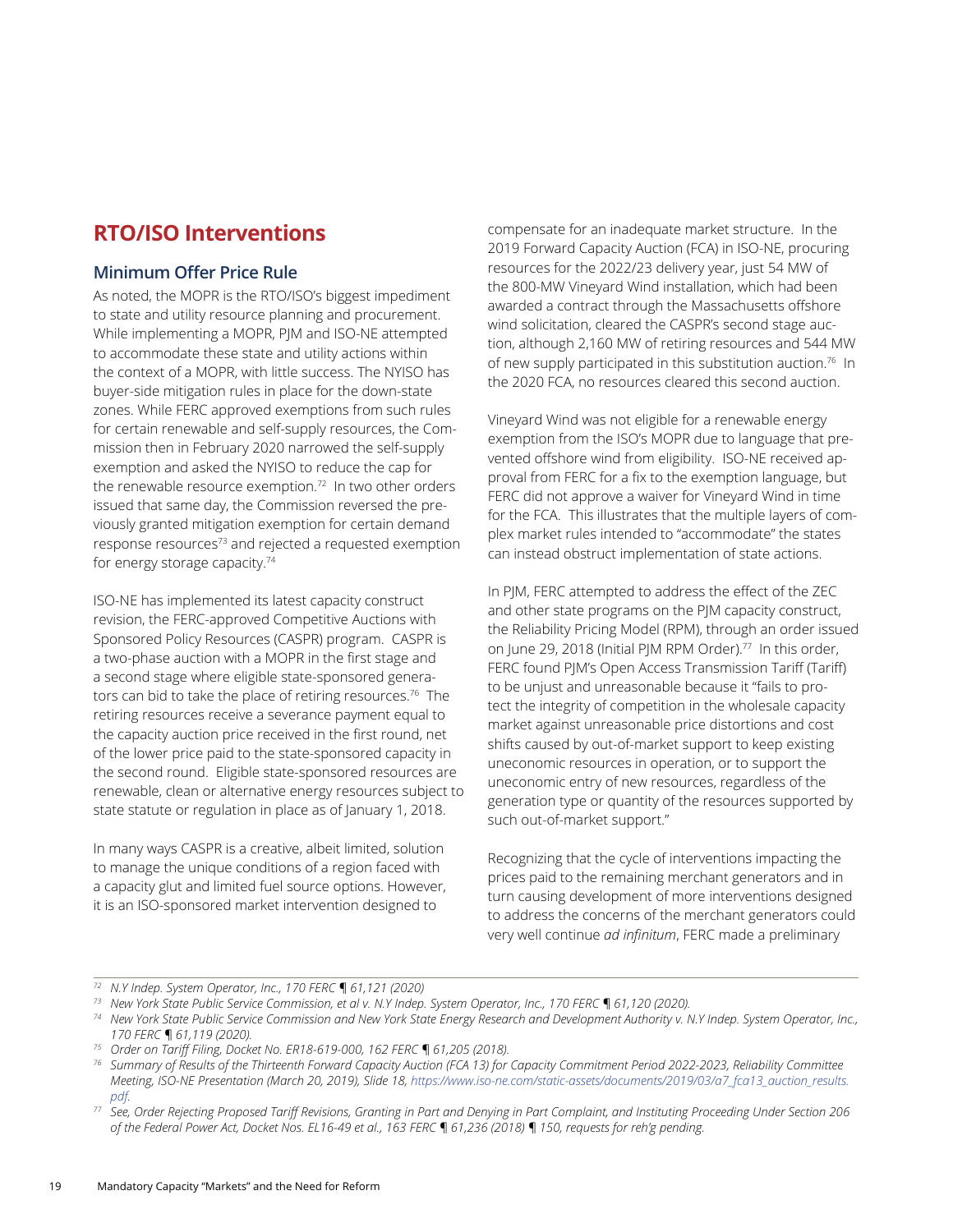finding that two modifications to PJM's existing tariff may produce a just and reasonable rate:

- 1. Expand PJM's MOPR (which currently applies only to new, natural gas-fired resources) so it would apply to any new or existing resource that receives an out-ofmarket payment, regardless of resource type. There would be few to no exceptions to the modified MOPR.78
- 2. Allow, on a case-by-case basis, resources receiving out-of-market payments and their associated load to withdraw voluntarily from the PJM capacity construct for a fixed period of time. Termed the FRR Alternative, because it is conceptually similar to PJM's Fixed Resource Requirement (FRR), FERC believes this approach could accommodate state policy decisions while allowing resources that receive out-of-market support to remain online.79

A number of stakeholders disagreed with the Commission's rationale that the PJM capacity construct is unjust and unreasonable because current rules do not sufficiently protect the capacity construct against "unreasonable price distortions" resulting from state policies. Moreover, these stakeholders voiced concern over the expanded MOPR and implored FERC to consider the fact that most, if not all, generation resources receive some type of preferential policy treatment. Accordingly, a blanket requirement to subject all resources receiving an "out-of-market" payment to the modified MOPR would inject significant uncertainty into the PJM capacity construct moving forward.<sup>80</sup>

In response to the Initial PJM MOPR Order, PJM proposed an exemption to the MOPR for "self-supply resources" owned or contracted for by utilities with an obligation to serve retail customers, as long as the new self-supply resources do not exceed certain thresholds that would render the utility net long or net short on capacity.<sup>81</sup>

For state-sponsored resources, PJM proposed its own version of the FRR Alternative, known as the Resource Carve Out or "RCO."82 PJM said this proposal recognizes that "a trade-off is inescapable" because providing an "unfettered path" to states' preferred resource types would render PJM's construct "unlawful under the FPA," but a widespread application of the MOPR "leaves these states no practical option to pursue generation-related public policy goals through subsidy."83 Resources with actionable subsidies may elect RCO, which means they avoid the MOPR and may offer into the capacity auction at a zero price and therefore automatically clear the auction,<sup>84</sup> but RCO resources would not be paid the capacity auction clearing price. Instead, these resources would be compensated through contracts negotiated with buyers "outside of the market," or other mechanisms developed by the relevant states. The capacity construct dollars not paid to RCO resources would then be allocated as a pro-rata credit back to all PJM load in the state subsidizing the specific resource based on the particular load's share of the state's capacity obligation.85

The FRR Alternative or RCO, while intended to accommodate states, raised concerns about its feasibility. For example, in a September 2018 letter to PJM the Organization of PJM States, Inc. said "the FRR Alternative may be limited and could be exceedingly difficult to implement."

A year and a half after concluding that the RPM is not just and reasonable, the Commission in December 2019 issued the PJM Capacity Market Order, representing the worst of both worlds—an all-encompassing MOPR with no self-supply exemption and no state accommodations. Specifically, the Commission directs PJM to establish a replacement rate that expands the MOPR's applicability to *all* new and future resources of all technology types that receive or are entitled to receive a "state subsidy" with exemptions granted only for certain resources in place on the date of the order.

*<sup>78</sup> Initial PJM RPM Order, ¶ 8. 79 Initial PJM RPM Order, ¶ 8.*

*<sup>80</sup> See generally, Request for Rehearing of the American Public Power Association, American Municipal Power, Inc., and Public Power Association of New Jersey, Docket Nos. EL16-49-000 et al., pp. 4-6 (July 30, 2018); PJM Industrial Customer Coalition Request for Rehearing and Clarification, Docket Nos. EL16-49-000 et al., pp. 20-21 (July 30, 2018). 81 PJM Initial Submission, pp. 32-34.*

*<sup>82</sup> Initial Submission of PJM Interconnection, LLC, Docket Nos. EL16-49-000 et al. (Oct. 2, 2018) (PJM Initial Submission). 83 PJM Initial Submission, pp. 4-5.*

*<sup>84</sup> PJM Initial Submission, p. 57.*

*<sup>85</sup> PJM Initial Submission, pp. 58-59.*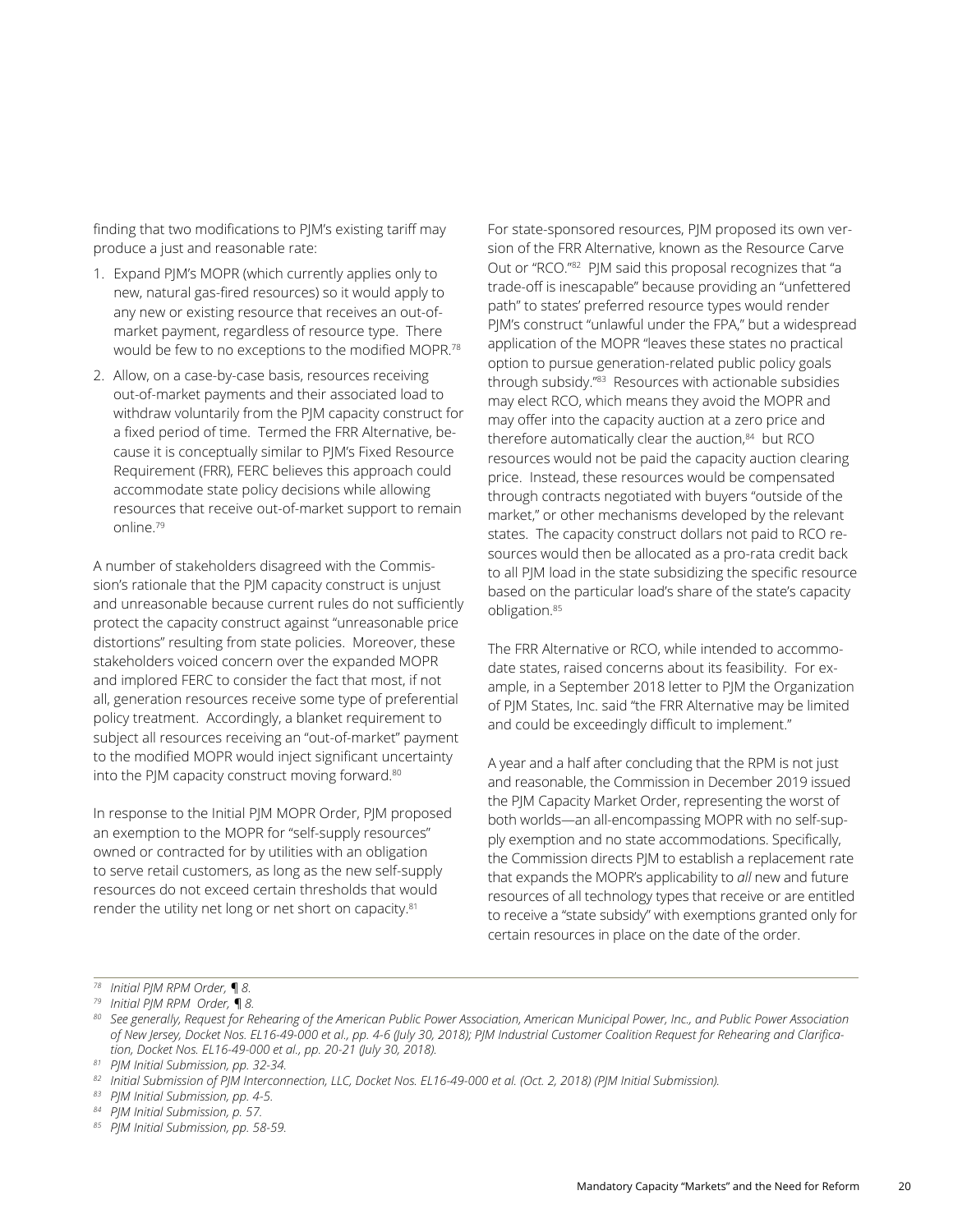The definition of a state subsidy in the Final PJM RPM Order is extremely broad, defining a state subsidy as: "a direct or indirect payment, concession, rebate, subsidy, non-bypassable consumer charge, or other financial benefit that is: (1) a result of any action, mandated process, or sponsored process of a state government, a political subdivision or agency of a state, or an electric cooperative formed pursuant to state law, and that (2) is derived from or connected to the procurement of (a) electricity or electric generation capacity sold at wholesale in interstate commerce, or (b) an attribute of the generation process for electricity or electric generation capacity sold at wholesale in interstate commerce, or (3) will support the construction, development, or operation of a new or existing capacity resource, or (4) could have the effect of allowing a resource to clear in any PJM capacity auction."86

#### **RMRs**

RMR (reliability must-run) contracts are constructs in the RTOs/ISOs that involve a short-term cost-of-service agreement between the RTO/ISO and a generator that would otherwise retire. With FERC oversight, the RTO/ISO determines whether a particular generator must remain online if needed for reliability over a certain period of time. RMRs are found in both RTOs/ISOs with and without mandatory capacity constructs.<sup>87</sup> The RMR may provide for full or partial recovery of revenue requirements and is fundamentally a cost-of-service arrangement for the generator receiving the RMR contract.<sup>88</sup>

#### **Fuel Security**

As Massachusetts advances its legislative IRP efforts, the region's market operator, ISO-NE, is grappling with how to deal with fuel security concerns not adequately addressed by its tariff and exacerbated by FCM outcomes. In one effort to address these concerns, ISO-NE had asked FERC to approve a two-year RMR contract to support Exelon's Mystic Generating Station. ISO-NE posited the Mystic RMR was necessary for fuel security purposes as opposed to the more typical rationale used for an RMR of local electric reliability. Many stakeholders balked at the request and FERC similarly found a tariff waiver to be an "inappropriate vehicle" for such a request, which "effectively creates an entire process that is not in the ISO-NE Tariff."89 Because of this finding, FERC ordered ISO-NE to submit interim rules for short-term cost-of-service agreements to address fuel security concerns, and by July 2019 to file permanent tariff revisions reflecting improvements to its market designs to address regional fuel security concerns.<sup>90</sup> In response, ISO-NE proposed, and FERC approved, interim measures whereby the ISO could enter into cost-of-service agreements to retain generators seeking to retire but which the ISO determines are needed for fuel security reasons.91 The Commission also accepted the cost-of-service agreement between ISO-NE and Exelon's Mystic 8 and 9 natural gas units, subject to a number of conditions and effective June 1, 2022.92

*<sup>86</sup> Final PJM RPM Order at P 9.*

*<sup>87</sup> For example, PJM currently has an RMR contract in place with Unit 2 of the BL England Generating Station, a 150-megawatt unit in southern New Jersey. Letter Order, Docket No. ER17-1083-002, 162 FERC ¶ 61,194 (2018); Monitoring Analytics, Quarterly State of the Market Report for PJM: January through June 2018, Table 5-22. CAISO notes that it has seen an uptick in RMRs and has filed tariff revisions that the CAISO states will improve its RMR paradigm, conditionally approved by the Commission in September 2019, 168 FERC ¶ 61,199 (2019).*

*<sup>88</sup> Letter Order, Docket No. ER18-240-00, 163 FERC ¶ 61,073 (2018); Letter Order, Docket No. ER18-230-001, 163 FERC ¶ 61,072 (2018); see*  also Jason Fordney, FERC Approves CAISO-Calpine RMR Settlements, RTO Insider (May 1, 2018) ("The Metcalf settlement reduces the plant's *annual fixed revenue requirement from about \$72 million to \$43 million through 2020, if it retains its RMR status and makes the plant operator responsible for routine repairs and capital expenses. Under the agreement, the plant will recover \$8 million in 2018 capital items in 12 installments of \$675,000 beginning on Jan. 1, 2018. If the RMR agreement is extended, capital recovery would remain at about \$8 million per year. The settlement also grants the plant \$8 million in 2019 and 2020 if the revised agreement is not renewed and the unit shuts down. The Feather River and Yuba City settlements would reduce each plant's 2018 revenue to about \$3.5 million from the previous \$4.4 million, with a*  2 percent hike for 2019 and 2020, if the RMRs are renewed."), available at [https://www.rtoinsider.com/caiso-rmr-reliability-must-run-calpine-](https://www.rtoinsider.com/caiso-rmr-reliability-must-run-calpine-pge-91686/)

*[pge-91686/](https://www.rtoinsider.com/caiso-rmr-reliability-must-run-calpine-pge-91686/). 89 Order Denying Waiver Request, Instituting Section 206 Proceeding, and Extending Deadlines, Docket Nos. ER18-1509 and EL18-182, 164 FERC ¶ 61,003, ¶ 47 (2018) (Mystic Order).*

*<sup>90</sup> Mystic Order, ¶ 55; and Order Accepting and Suspending Filing and Establishing Hearing Procedures, Docket No. ER18-1639, 164 FERC ¶ 61,022 (2018). 91 Order Accepting Compliance Filing and Requiring Informational Filings, Docket Nos. EL18-182 and ER18-2364, 165 FERC ¶ 61,202 (Dec. 3,* 

*<sup>2018).</sup>*

*<sup>92</sup> Order Accepting Agreement, Subject to Condition, And Directing Briefs, Docket ER18-1639-000, 165 FERC ¶ 61,267 (Dec. 20, 2018).*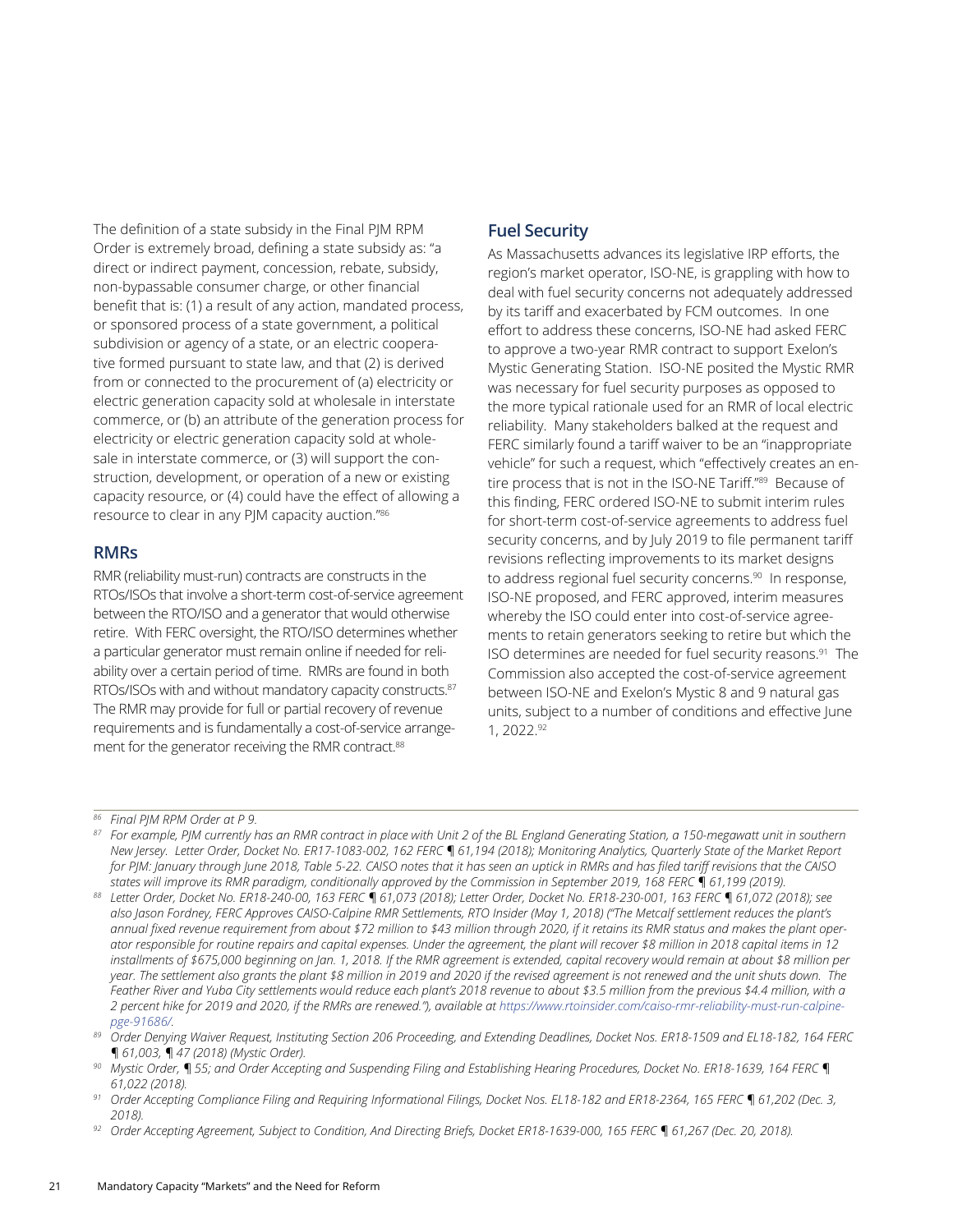ISO-NE proposed a second interim fuel security measure, the Inventoried Energy Program.<sup>93</sup> On August 6, 2019, the Commission announced that it did not act on the proposal due to a lack of a quorum and that the Inventoried Energy Program has taken effect by operation of the law.94 Under this program, for two winter seasons the ISO will pay participating generators a forward price in exchange for an agreement to deliver an agreed-upon amount of energy on winter days when the temperature falls below a certain threshold. Generators will receive credits or penalties for any deviations from their forward commitment. Participants may also opt for a spot-payment only, with no forward commitment.

The ISO also is working toward the development of longer-term fuel security changes, now due in April 2020, which have been focused on new day-ahead ancillary services products that would allow generators to sell to the ISO an option provide energy, if needed, in real-time.<sup>95</sup> While not addressing the capacity markets, these efforts show the ISO's concern that certain resource availability may not result from the current market structure, resulting in new market products and additional layers of revenue.

These interventions show that the RTOs/ISOs themselves also seek to avoid relying only on the outcomes of the capacity constructs. The aspiration of full restructuring suggests cost-of-service regulation has been abandoned for generation resources and that generation owners will now take on the risk of competition, but these 'in-market' interventions reveal that RTO/ISO efforts to ensure some level of cost recovery and minimize risks to sellers are the lifeline for RTOs/ISOs. This approach to "markets" was exemplified in the December 2019 Final PJM RPM Order,

which greatly expanded the MOPR and rejected PJM's proposals for a self-supply exemption and carve-out for state-sponsored resources. In this order, the Commission determined that administrative price protections take precedence over preserving state and local determination of generation resource needs, stating that "the accommodation of state subsidy programs would have unacceptable market distorting impacts that would inhibit incentives for competitive investment in the PJM market over the long term."96

Because the bulk of the merchant generation constructed within PJM, ISO-NE, and the New York ISO is natural-gas fired generation, the use of a MOPR supports a specific resource type––even if that is not the direct intent of the MOPR. Moreover, a MOPR could prevent some quantity of state-sponsored and self-supply resources from clearing the capacity auctions, thus requiring load-serving entities to purchase capacity from the auction and finding themselves saddled with surplus capacity beyond what is needed for reliability.<sup>97</sup> As described in the prior section, a MOPR is itself an "out-of-market" intervention used by the RTOs/ISOs to manage entry into the market, but without the policy basis that is behind state and utility determinations of needed resources and without achieving the efficiency and cost-savings of a true market. As stated by Commissioner Glick in his dissent from the Final PJM RPM Order, "the Commission compounds its intrusion on state authority by substituting its own policy preferences—a peculiar mix of reverence for 'competition' and reliance on administrative pricing—to entrench the existing resource mix and trample states' concerns about the environmental externalities of electricity generation."98

*<sup>93</sup> ISO New England Inc., Docket No. ER19-1428 (March 25, 2019).*

*<sup>94</sup> ISO New England Inc., Docket No. ER19-1428 (Aug. 6, 2019).*

<sup>&</sup>lt;sup>95</sup> Energy Security Improvements, ISO Discussion Paper, April 2019 – Version 1, [https://www.iso-ne.com/static-assets/documents/2019/04/](https://www.iso-ne.com/static-assets/documents/2019/04/a00_iso_discussion_paper_energy_security_improvements.pdf) *[a00\\_iso\\_discussion\\_paper\\_energy\\_security\\_improvements.pdf](https://www.iso-ne.com/static-assets/documents/2019/04/a00_iso_discussion_paper_energy_security_improvements.pdf); Energy Security Improvements: Market Solutions for New England,*  Presentation by Matthew White and Christopher Parent, FERC Public Meeting (July 15, 2019), [https://www.ferc.gov/Calendar-](https://www.ferc.gov/CalendarFiles/20190717100059-07_12_2019_FERC_White_Final_Corrected.pdf)*[Files/20190717100059-07\\_12\\_2019\\_FERC\\_White\\_Final\\_Corrected.pdf.](https://www.ferc.gov/CalendarFiles/20190717100059-07_12_2019_FERC_White_Final_Corrected.pdf)*

*<sup>96</sup> Final PJM RPM Order at P 5.*

*<sup>97</sup> Commissioner Glick noted in his dissent from the Final PJM RPM Order, at 55: "[T]he PJM capacity market will increasingly operate in an alternate reality, ignoring more and more capacity just because it receives some form of state support. It also means that customers will increas*ingly be forced to pay twice for capacity or, in different terms, to buy ever more unneeded capacity with each passing year. I cannot fathom *how the costs imposed by a resource adequacy regime that is premised on ignoring actual capacity can ever be just and reasonable."*

*<sup>98</sup> Commissioner Glick Dissent at 12.*